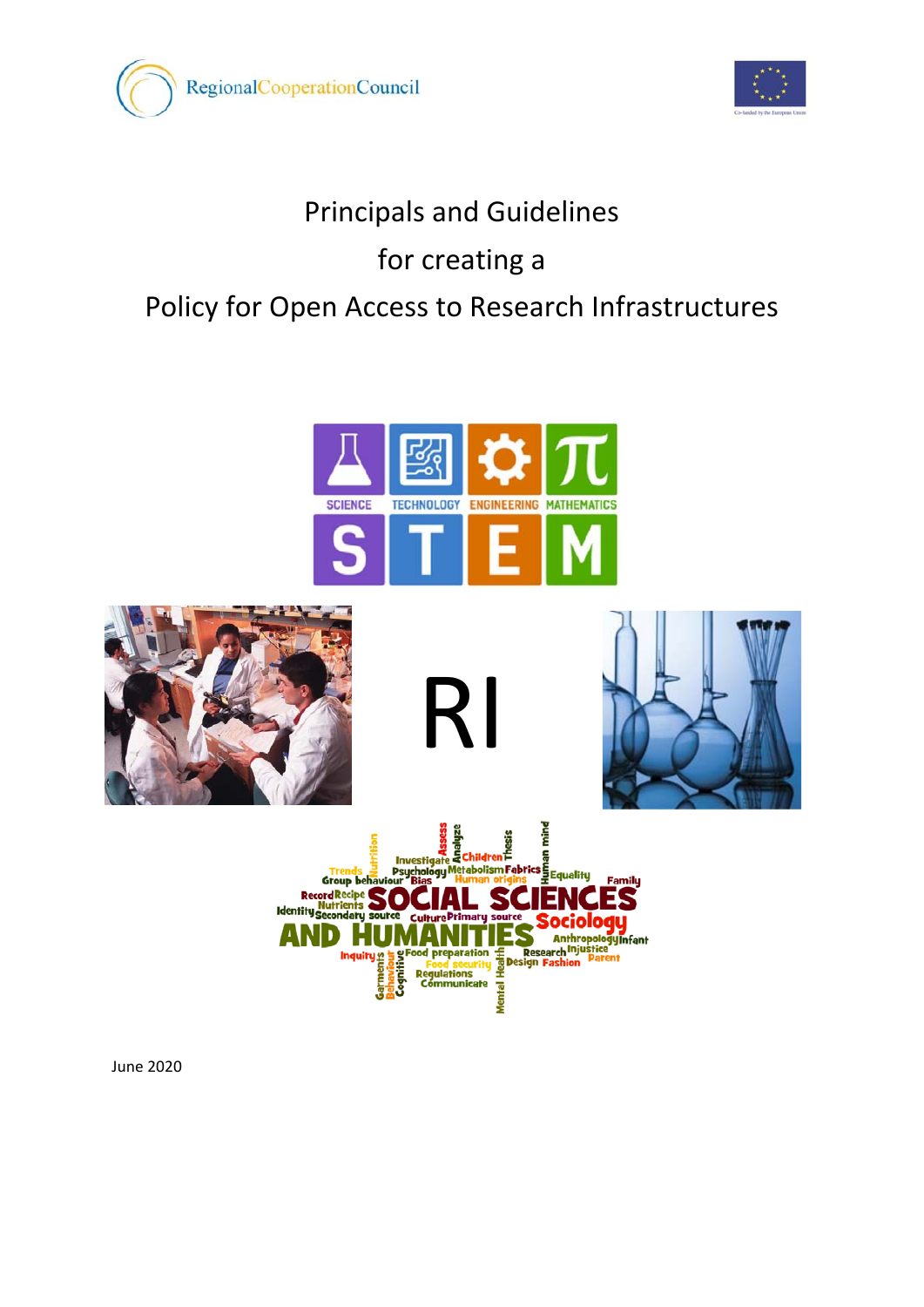#### **Note on the document**

This document is based on one originally produced by Dr Jelena Angelis, with contributions from Dr Lisa Cowey, under the EU4TECH WB project (2017-2019). It has been revised for use with the RCC Open Access Research Infrastructure in the Western Balkans Support Programme (2020).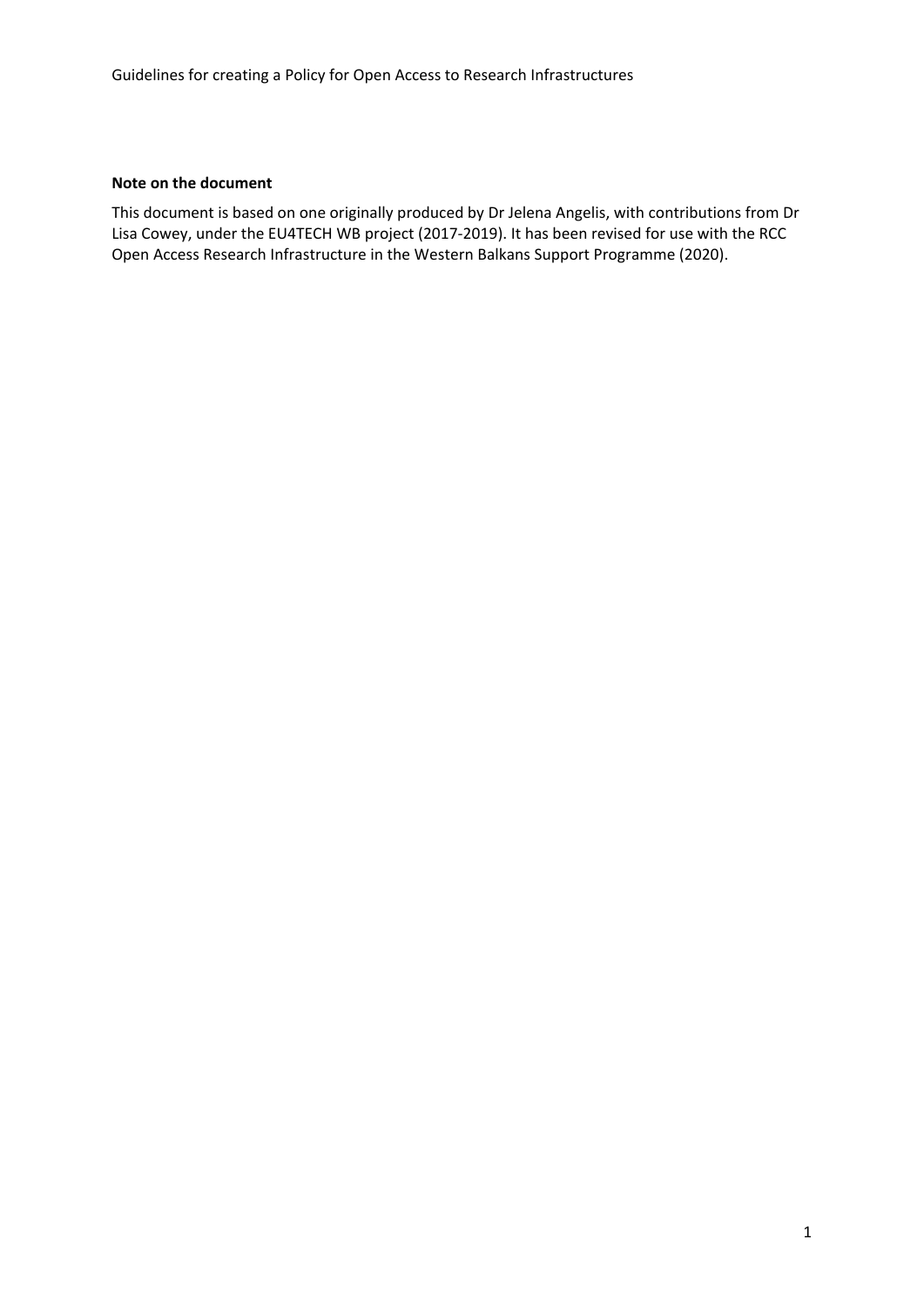# **Table of Contents**

| 1. |     |  |  |  |  |
|----|-----|--|--|--|--|
| 2. |     |  |  |  |  |
|    | 1.1 |  |  |  |  |
|    | 1.2 |  |  |  |  |
|    | 1.3 |  |  |  |  |
|    | 1.4 |  |  |  |  |
|    | 1.5 |  |  |  |  |
|    | 1.6 |  |  |  |  |
| 3. |     |  |  |  |  |
|    | 2.1 |  |  |  |  |
|    | 2.2 |  |  |  |  |
|    | 2.3 |  |  |  |  |
|    | 2.4 |  |  |  |  |
| 4. |     |  |  |  |  |
|    |     |  |  |  |  |
|    |     |  |  |  |  |
|    |     |  |  |  |  |
|    |     |  |  |  |  |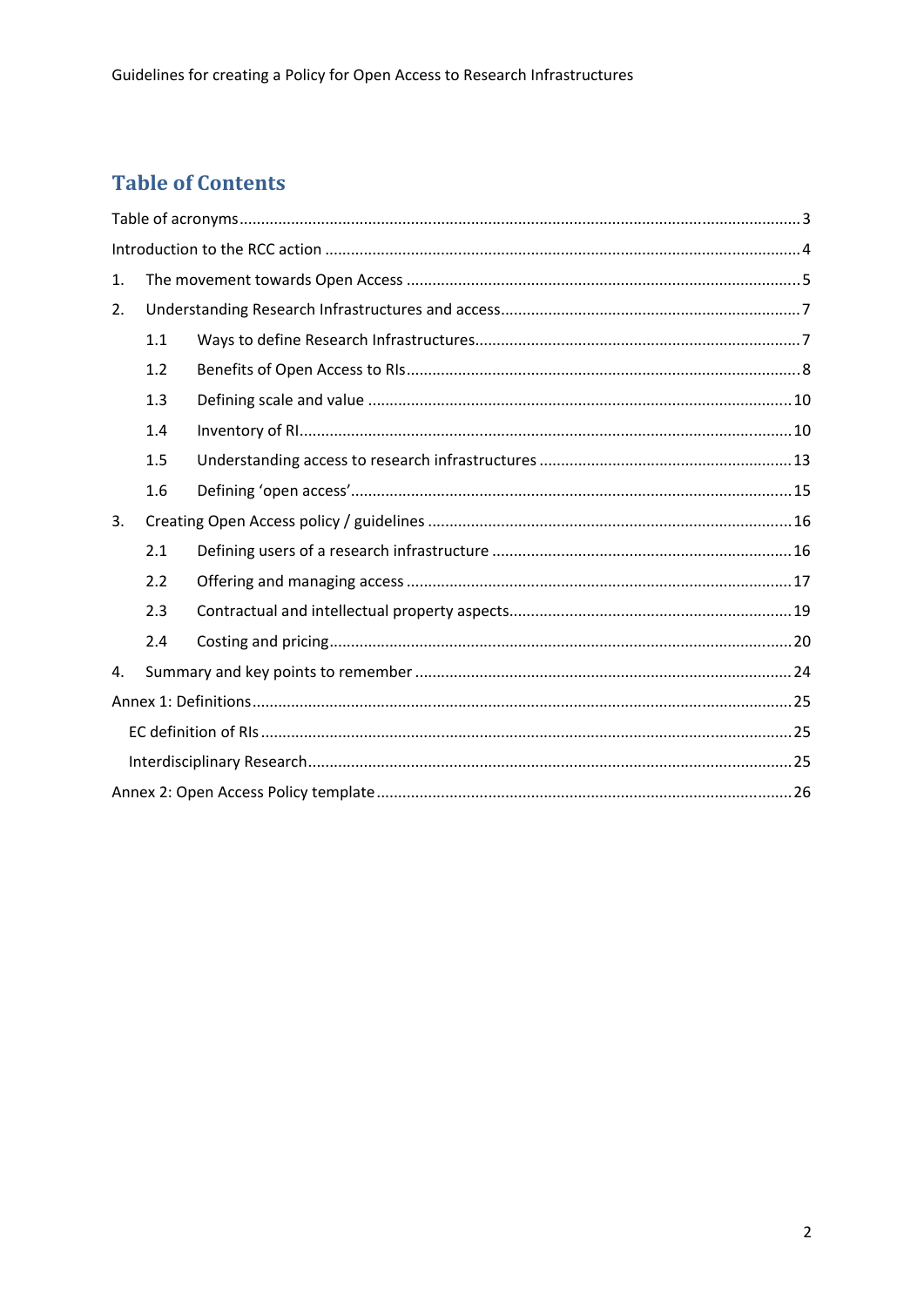## **Table of acronyms**

| <b>European Organization for Nuclear Research</b>         |  |  |  |
|-----------------------------------------------------------|--|--|--|
| <b>Engineering and Physical Sciences Research Council</b> |  |  |  |
| European Regional Development Fund                        |  |  |  |
| European Strategy Forum for Research Infrastructure       |  |  |  |
| <b>European Union</b>                                     |  |  |  |
| <b>Higher Education Institution</b>                       |  |  |  |
| Information and Communication Technology                  |  |  |  |
| <b>Intellectual Property Rights</b>                       |  |  |  |
| <b>Magnetic Resonance Imaging</b>                         |  |  |  |
| Non-Governmental Organisation                             |  |  |  |
| Nuclear Magnetic Resonance                                |  |  |  |
| Open Access                                               |  |  |  |
| Public research organisations                             |  |  |  |
| Research Infrastructure                                   |  |  |  |
| Research and development                                  |  |  |  |
| <b>Transparent Approach to Costing</b>                    |  |  |  |
| <b>Technology Transfer Office</b>                         |  |  |  |
| <b>Western Balkans</b>                                    |  |  |  |
| <b>Western Balkans Six</b>                                |  |  |  |
| X-Ray Free-Electron Laser Facility                        |  |  |  |
|                                                           |  |  |  |

ZMF Centre for Medical Research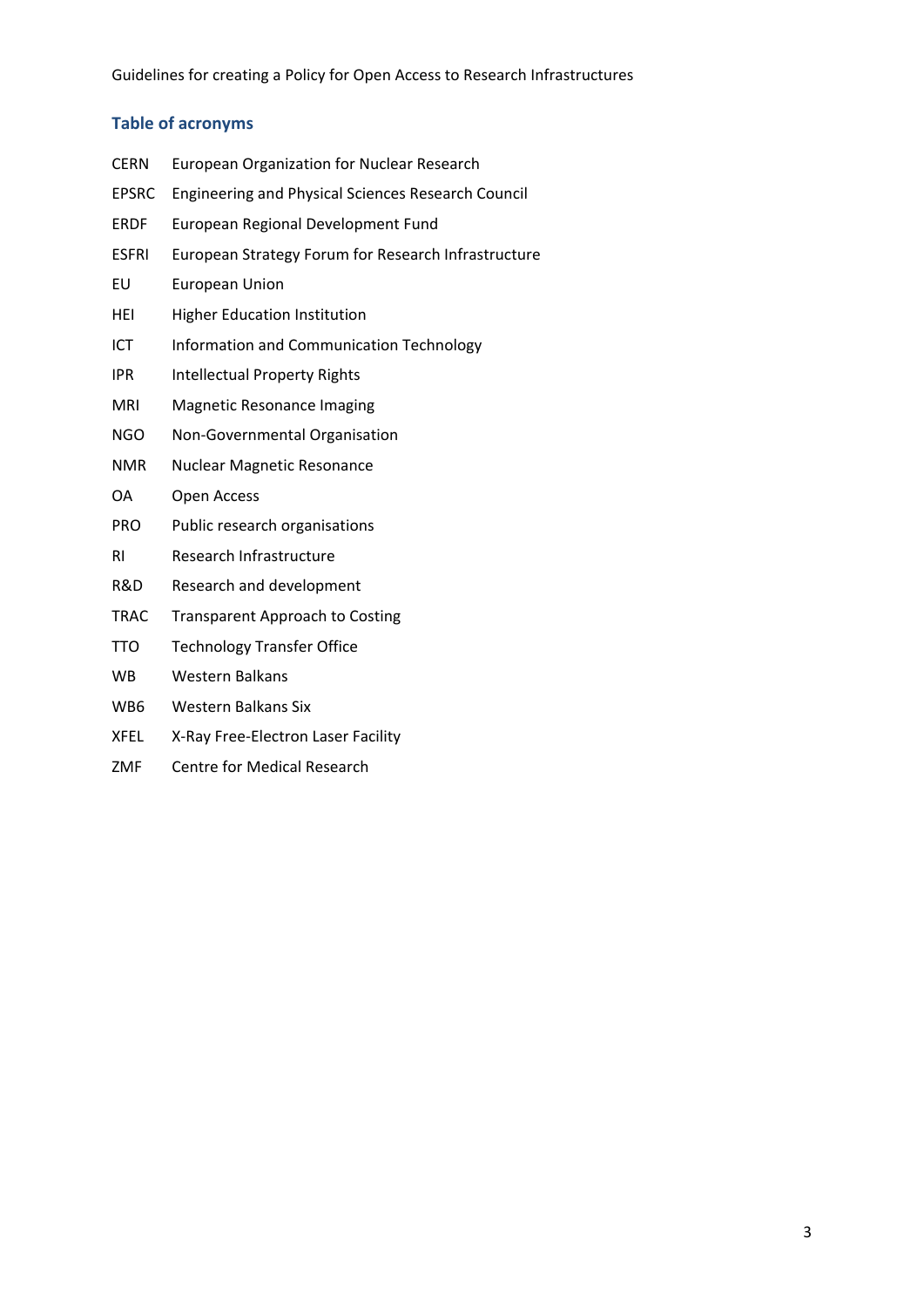#### **Introduction to the RCC action**

In 2020 the Regional Cooperation Council Secretariat launched an **Open Access Research Infrastructure in the Western Balkans Support Programme** to assist development of research infrastructures in the region within the Multi-annual Action Plan for a Regional Economic Area (MAP REA) endorsed at the Leader's Summit in July 2017 in Trieste.

A part of MAP REA is focused on removing obstacles to mobility of students, researchers and academics through joint policies, measures and instruments aimed at increasing academic and research mobility and cooperation.

In April 2020 the RCC Secretariat contracted external consultant services to support the Programme implementation with two specific purposes:

(1) to guide the preparation of the Open Access policies for 30 selected Research Infrastructures in the Western Balkans, specifically, Albania, Bosnia and Herzegovina, Kosovo<sup>\*</sup>, Montenegro,

North Macedonia and Serbia, and

**.** 

(2) to train management, administrative and research staff to introduce principles of Open Access to 30 selected Research Infrastructures in the Western Balkans.

The RCC program is designed to not only contribute to the development of the Open Science practices in the higher education and public research organisations in the region, but will lay the foundation for the establishment of the **Network of Open Research Infrastructures in the Western Balkans**, which the RCC is pioneering in the region. The development of Open Access policies is an essential part for the well-functioning research infrastructures.

The work on developing the Open Access policies is planned to take place in close cooperation with the management, administrative and research staff of the selected Research Infrastructures.

This present document is based on one originally produced by Dr Jelena Angelis, with contributions from Dr Lisa Cowey, under the EU4TECH WB project (Capacity building for technology transfer in the Western Balkans EuropeAid/137885/DH/SER/Multi 2017-2019). It has been revised for use with the RCC Open Access Research Infrastructure in the Western Balkans Support Programme (2020).

The document presents Good Practice Principals on developing an Open Access Policy to Research Infrastructures (Open Access to RIs). It is intended for Higher Education Institutions (HEIs) and other Public Research Organisations (PROs) across the Western Balkans region, interested in making their research infrastructure available for use by a broader user group.

Its purpose is to clarify the notion of 'access' and 'open access' to research infrastructures (RIs); help universities and research organisations develop their own open access policy by highlighting various dimensions of access management and connections between these dimensions; and understand and consider the consequences of the provision of access, on their own organisation's research culture and overall strategic planning. To make it easier for the users of this document to understand and apply the presented topics, this document contains a number of practical examples, as well as a number of questions for internal work by PROs. The document ends with a Template Policy (Annex 2) based on examples from EU Member States (MS). Links to illustrative examples of OA Polices are also integrated in to the text and are outlined in multiple case studies.

The various guidelines presented in this rule book should enable PROs to develop their own protocols for Open Access to RIs. It highlights the key principles and concepts, areas of particular importance that need to be addressed rapidly, as well as various issues to be taken into account and addressed.

<sup>∗</sup> This designation is without prejudice to positions on status, and is in line with UNSC 1244 and the ICJ Opinion on the Kosovo Declaration of Independence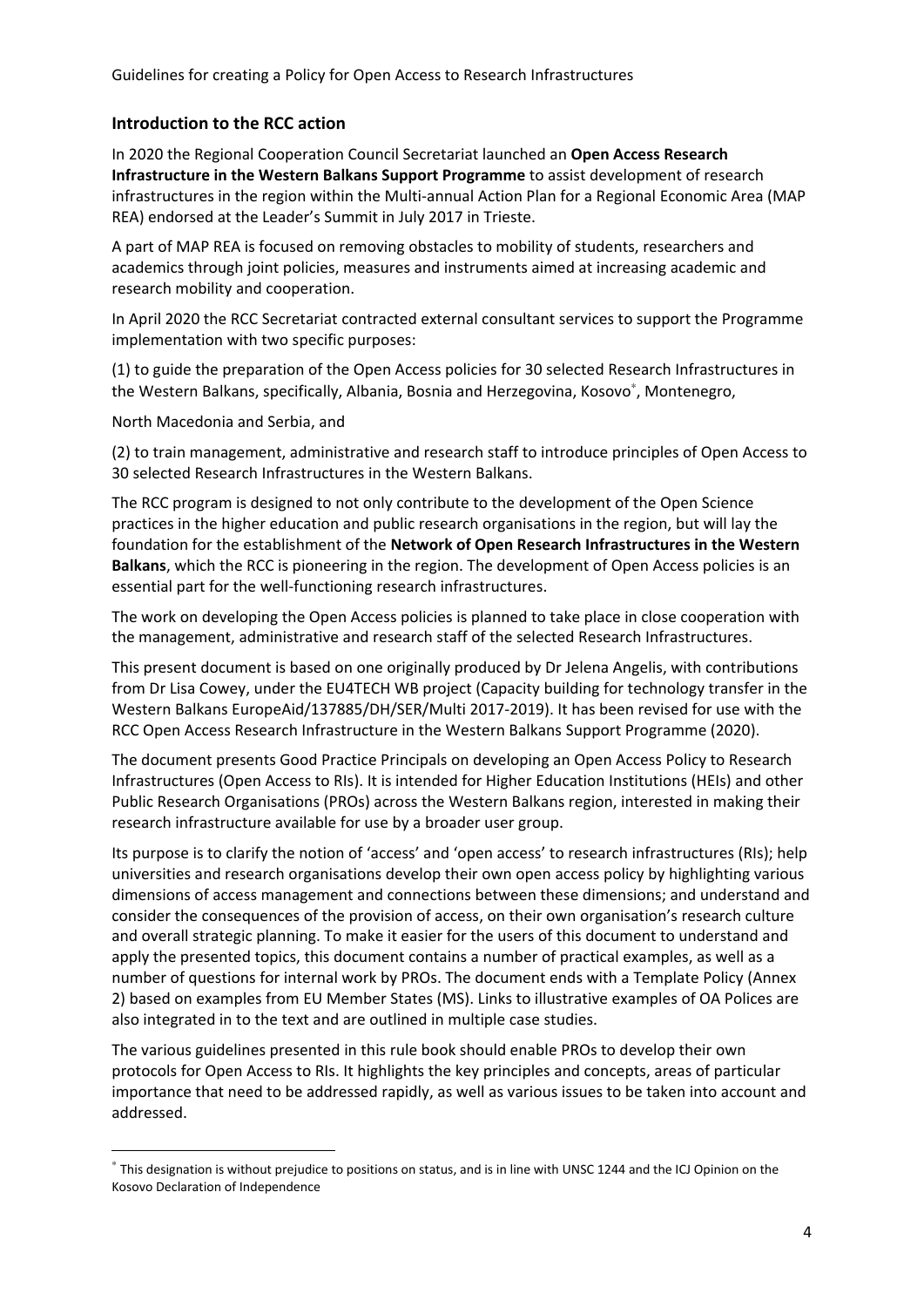The principles outlined in this rule book were presented during two remote half day workshop (29th and 30th June 2020).

## **1. The movement towards Open Access**

The European Union, as well as other developed economies, has been moving for many years towards a more 'Open' approach to research, development and innovation (RDI).This can be seen through a number of well established initiatives, including '**Open Innovation**' where academia and industry work together to boost innovation. Triple helix mechanisms to boost Open Innovation, with a particular emphasis on SMEs, are now well established across Europe. It is also inherent in the '**Open Access to research publications and data**' initiative that seeks to make all publications available to as wide an audience as possible to help disseminate knowledge and learning. This now forms a corner stone of the Horizon 2020 program<sup>1</sup>. From Open Innovation and Open Access to publication and data, the European Commission has further broadened the Open Agenda to 'Open Science<sup>2</sup>' to cover how research is performed as well as how knowledge is shared. This now includes making access to research infrastructure more widely available.

Research Infrastructure (RI) can provide the basis for attracting and retaining good researchers as well as providing contract research services to enterprises and other external organisations. While highly specialised RI such as CERN and ELI can form the basis for global collaborative research programs, smaller laboratories, facilities and expertise can form the basis for strengthening Open Innovation at local, national and regional levels, with associated benefit to the economy. Smaller RIs can also form the nucleus for a Centre of Excellence (CoE) to promote collaboration between science, technology and industry and to provide a platform for education of young scientists and engineers.

The EU has published its Open Access Charter for Access to RIs<sup>3</sup> and some EU MS like the Republic of Ireland have also developed their own national level guidelines<sup>4</sup>. Others, like Poland and Lithuania have encoded 'Open Access' in to national regulations<sup>5</sup>. Individual organisations are then encouraged or compelled to develop their own policies as well as 'protocols' , 'principals' and regulations that lay out who can use the RI and under what conditions<sup>6</sup>, <sup>7</sup>, <sup>8</sup>.

Open Access policies and protocols to Research Infrastructure can enable better efficiency and use of the existing RIs, streamline the investments into the future RIs, to ensure optimisation of access to RIs by industry and wider research community, public sector and civil society, as well as crossborder cooperation. Open Access policies and protocols to RI can be a good entry point for a wider discussion and development of long-term management plans for RIs.

**<sup>.</sup>** <sup>1</sup> See for example

https://ec.europa.eu/research/participants/data/ref/h2020/grants\_manual/hi/oa\_pilot/h2020-hi-oa-pilotguide\_en.pdf<br><sup>2</sup> See https://

See https://ec.europa.eu/research/openscience/index.cfm

 $\frac{3}{1}$  https://ec.europa.eu/research/infrastructures/pdf/2016\_charterforaccessto-ris.pdf  $\frac{4}{1}$  https://hee is /essets/upleads/2017/00/National Dringiples For Assess To Besearch

http://hea.ie/assets/uploads/2017/09/National-Principles-For-Access-To-Research-Infrastructure.pdf 5

<sup>&</sup>lt;sup>5</sup> See for example LT: https://e-seimas.lrs.lt/portal/legalAct/lt/TAD/TAIS.375571/asr.

<sup>&</sup>lt;sup>6</sup> For Kaunas University of Technology see https://apcis.ktu.edu/help/operating rules.pdf. <sup>7</sup> For Vilnius University of Technology see

https://www.vu.lt/site\_files/MID/APC/VU\_open\_access\_ENG.pdf

<sup>&</sup>lt;sup>8</sup> For the Terms And Conditions Of Use Of The Research Infrastructure Of The National Synchrotron Radiation Centre Solaris see https://synchrotron.uj.edu.pl/documents/1457771/138966987/terms-andconditions.pdf/9abd9044-042c-47b5-a87f-8fcaa42b0a12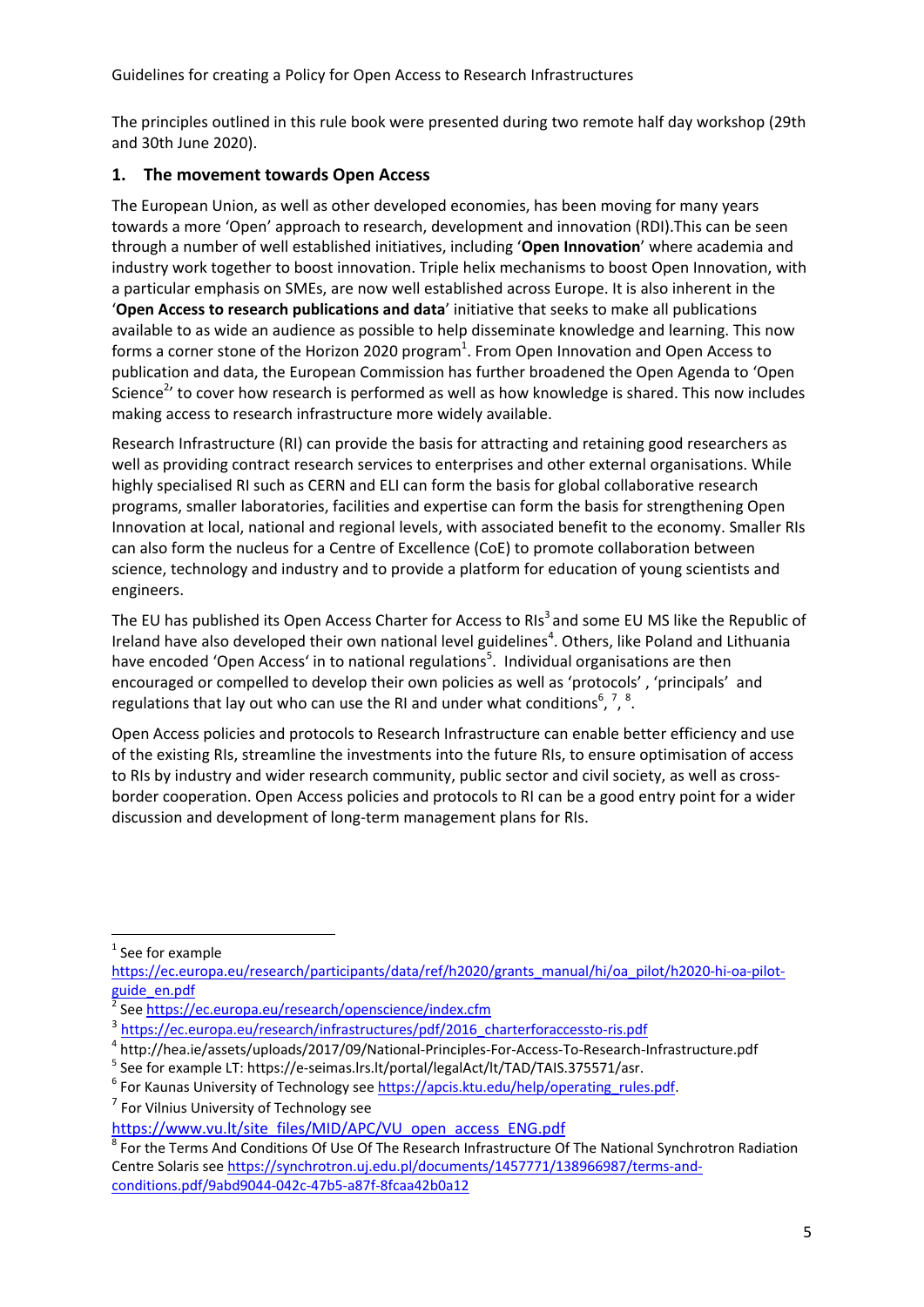## Q1. **Your rational for adoption 'Open Access'**

Why might your institution adopt an Open Access Policy? What are the objectives? What are their relative priorities? What do you want to achieve? What is the timeframe for meeting your objectives? (short, medium and long term?)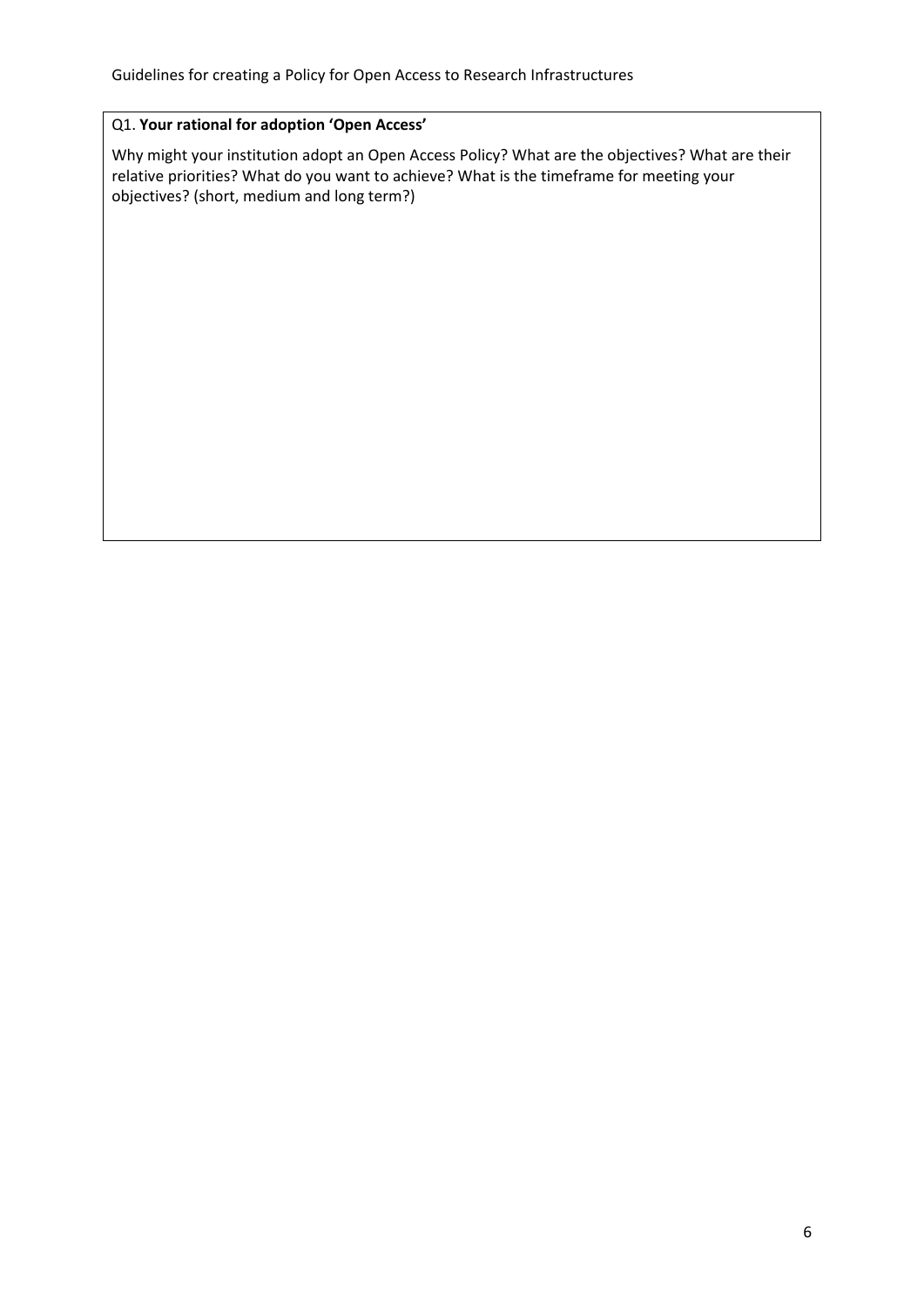## **2. Understanding Research Infrastructures and access**

Key terms to consider in relation to this topic include: 'research infrastructure', 'types of research infrastructure', 'access', and 'open access'. These are briefly presented and defined further.

## **1.1 Ways to define Research Infrastructures**

Research Infrastructures (RIs) range from very large and complex research facilities for carrying out cutting edge fundamental research, such as CERN, to small laboratories with specialised R&D equipment that can be used for routine testing. Different types of RIs will have uses for different target groups. The European Commission's (EC) definition of research infrastructures is largely directed towards large and highly specialised facilities; this definition can be found in Annex 1. However the concept of Open Access is not limited to the EU – many other countries including Australia and the USA have embraced this approach to widening access to facilities that have been purchased with tax-payer money.

This publication is mainly concerned with smaller facilities within PROs that can be made available to researchers from other research institutions and to commercial entities, including SMEs, but it draws on the EC framework as the principals for open access are universal.

A research infrastructures may be 'single‑sited', 'distributed' (an organised network of resources), 'mobile' or 'virtual':

- A single-sited infrastructure is a single infrastructure / resource available at a single location.
- A distributed infrastructure is an infrastructure having facilities located in different sites, operated by one legal entity, or an infrastructure set up as a central hub which is responsible for the coordinated operation of several closely coordinated distributed facilities, which might however retain their legal personality.
- A mobile facility involves vehicles or vessels specially designed for scientific research (for example ships, aircraft, etc.).
- A virtual infrastructure, or a virtual research environment, implies that the service is provided electronically. Such research environments are considered to be increasingly crucial in maintaining the competitiveness of European scientists in a global context<sup>9</sup>.

It is also useful, when considering a specific RI or facility, to distinguish between **capital-bearing** (for example buildings and equipment) and **non-capital-bearing** research infrastructure (people) and between **knowledge-bearing** (researchers, laboratories, collections, etc.) and **non-knowledgebearing** research infrastructure (support staff, office space, "ordinary" computers, etc.) available to the RI management.

As noted above, one of the key definitional issues of importance is the scale (or geographic scope of relevance) of the RI. The EC definitions (see Annex 1) have been generally set as part of discussions on 'large-scale' infrastructure of pan-European relevance (within the framework of the European Strategy Forum for Research Infrastructure, ESFRI). The scale of a RI can be defined partly in terms of the financial investment required but also in terms of the strategic objectives of the RI management e.g. a business plan may define an objective to encourage use of the RI by researchers from neighbouring countries or to become a 'regional research facility' linked to an European large-scale research facility. This regional aspect may become increasingly important for the Western Balkans.

Examples from Sweden and Australia show how these international dimensions and definition have been adopted to the national contexts.

**<sup>.</sup>** <sup>9</sup> Communication from the Commission on ICT infrastructures for e-science [COM(2009) 108 final]. See: http://europa.eu/legislation\_summaries/information\_society/internet/si0006\_en.htm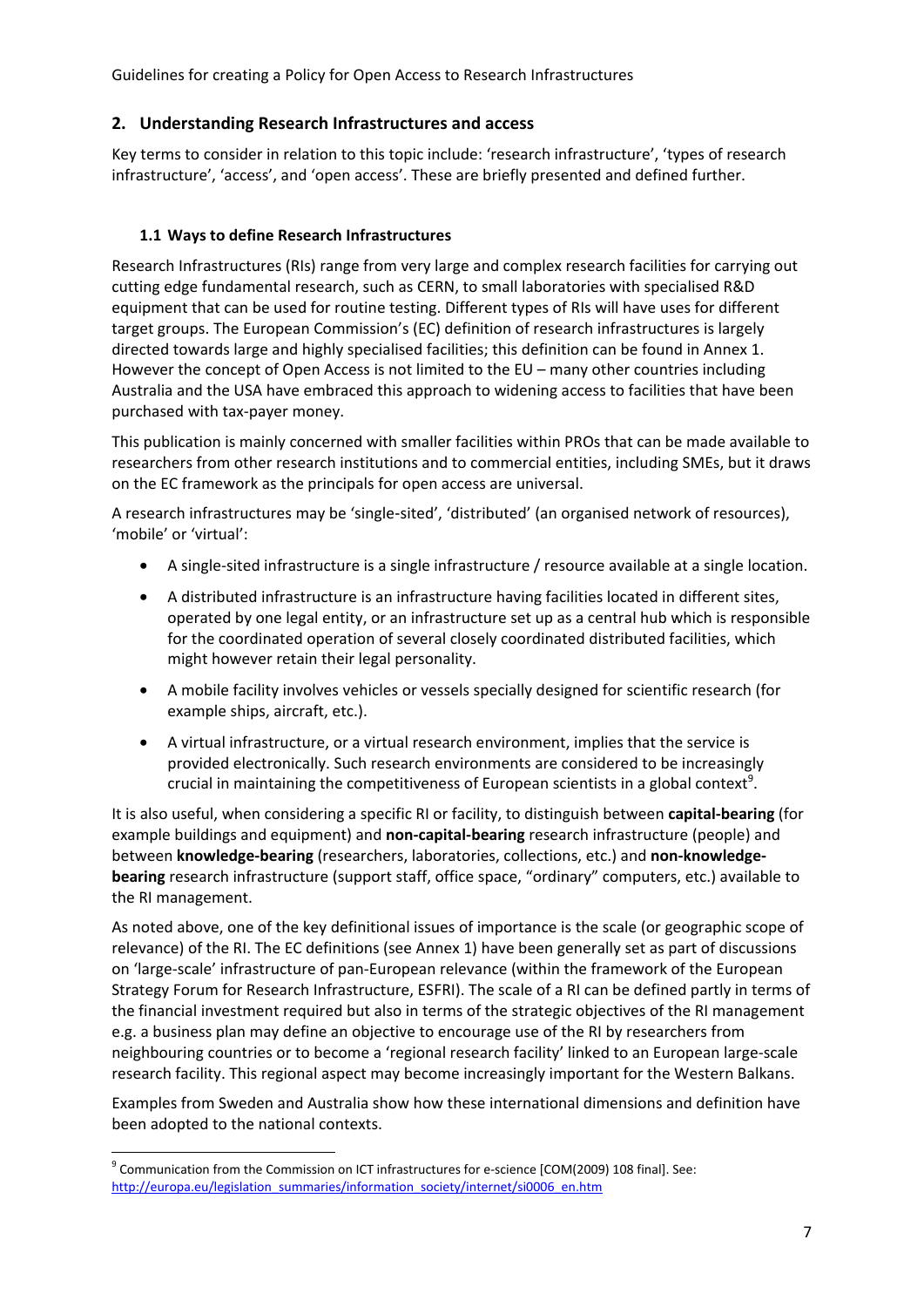## **Example 1. Swedish Research Council, Sweden**

The Swedish Research Council divided research infrastructures into six categories based on their accessibility to Swedish researchers and on how the responsibility for their operation and use is regulated. The categories are:

- Infrastructures operating under international conventions.
- Infrastructures operating via other international collaboration and that are openly accessible.
- Infrastructures at the national level that are openly accessible to all researchers.
- Networks of type-E nodes (below) at the national level that promote open accessibility among researchers and specialisation and complementary support among the nodes.
- Equipment or databases used jointly by research groups, mainly at a faculty or larger institution.
- Equipment in a research group's laboratory, or databases at the research group level. Used mainly by the research group, but also partly in collaboration with other research groups

## **Example 2. Australian Strategic Framework, Australia**

The 2011 Australian Strategic Framework identifies three categories of RI investments:

- **Local** research infrastructure which could be expected to be owned and operated within a single institution.
- **National** research infrastructure on a scale generally not appropriate to be owned or operated by a single institution and which often supports collaborative research and is generally regarded as part of the national research capability.
- **Landmark** large scale facilities (which may be single‑site or distributed) that serve large and diverse user communities, are generally regarded as part of the global research capability, and engage national and international collaborators in investment and access protocols.

## **1.2 Benefits of Open Access to RIs**

The benefits of open access to research infrastructures for a PRO are numerous. To name just a few, opening up infrastructure of different type and size can lead to stronger scientific results (a key goal for all research-focused organisations), stronger effects in other domains (e.g. innovation when performed experiments/research lead to new commercially viable discoveries and results), and more collaborative research by involved various research groups. It can also potentially bring additional financial benefits in cases where access to the research infrastructures can be offered for a fee.

Policy makers also receive benefits. In many scientific fields, specific instruments are so costly or not used frequently enough for every laboratory to justify purchasing them: sharing of equipment and a reduction in duplication of equipment is attractive to Ministries as a more efficient approach to allocation of funds. In addition, interactions between research groups and companies can encourage long term collaboration including those that are interdisciplinary in nature. This desire to avoid duplication and encourage sharing can be at the heart of a move by policy makers towards Open Access.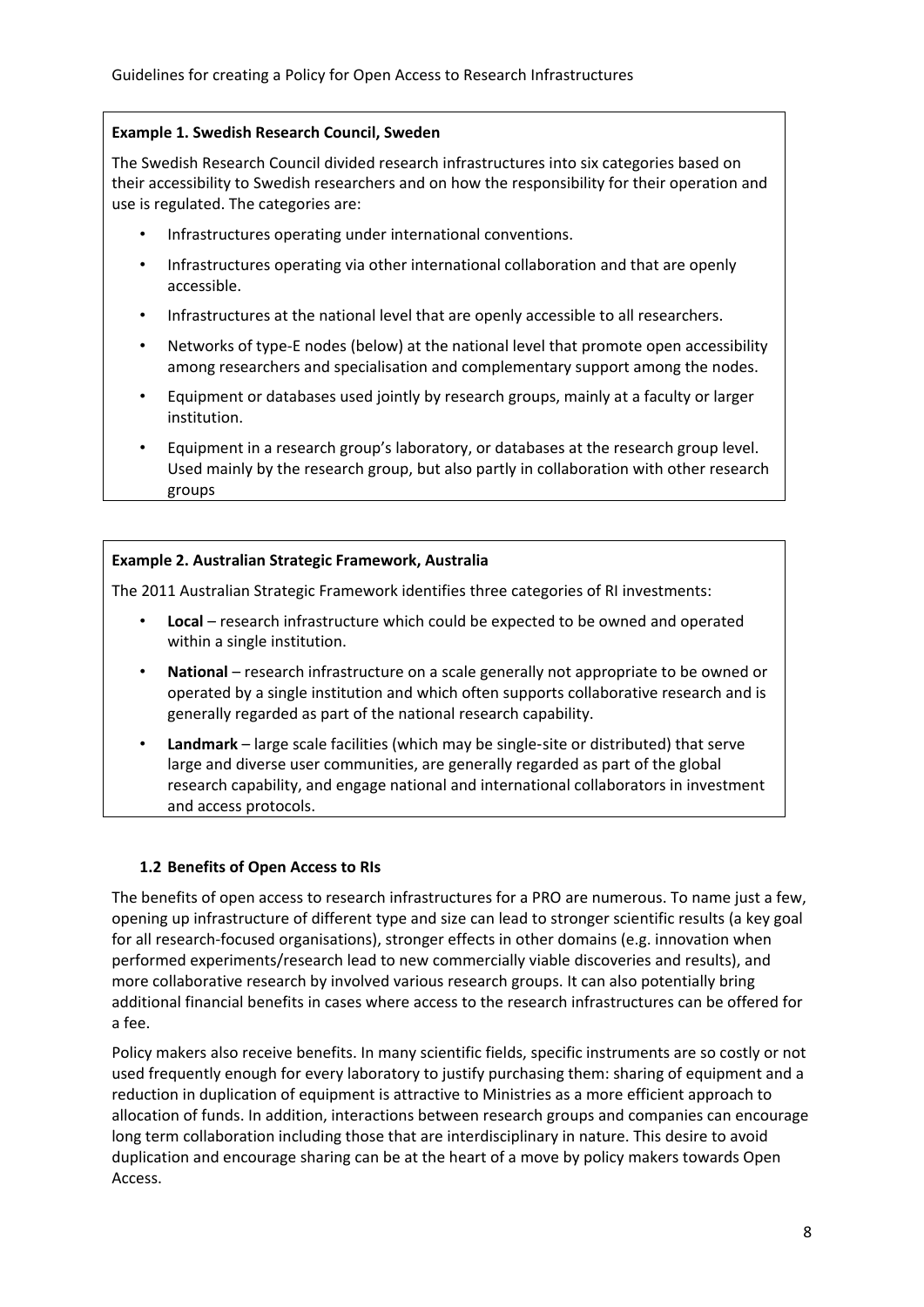The Case Study below outlines the policy towards Open Access adopted in Lithuania when it invested c.300 million uros of EU Structural Funding in R&D 'Valleys' in the country.

*Case study 1: Establishing regional R&D valleys and Open Access Laboratories – Lithuania*

The R&I potential of Lithuania includes a pool of nearly 18 000 R&D professionals. One third of research and experimental development research is carried out at universities.

Using Structural Funds Lithuania has developed a network of five R&D 'valleys'. The valleys are based in Vilnius, the capital of Lithuania, in Kaunas, the country's second largest city and industrial centre, and in Klaipėda, the non-freezing seaport city. They comprise Santara Valley (Vilnius), Sunrise Valley (Vilnius), Santaka Valley (Kaunas), Nemunas Valley (Kaunas), and Maritime Valley (Klaipėda). Each valley specialises in a number of scientific research fields and involves one or more of the main Lithuanian research institutions.



Nearly 300 million Euros of EU Structural Funds have been invested to the development of the infrastructure of R&D valleys. The investment was made in regard to the expertise already possessed by research institutions in order to strengthen their capacities in respective R&D areas. For the new financial period of 2014-2020, structural support was narrowed and aimed at national priorities distinguished under national Smart Specialisation Strategy.

According to the national rules, all R&D resources located in the valleys must be available for the public on the basis of Open Access. For this reason, universities and research institutes in the valleys established **Open Access centres** to provide access to their R&D resources. Other entities which possess R&D equipment were also eligible to establish an Open Access centre.

The Regulation of Management of Open-Access Centres defines the following aspects:

- **Principles of formation, management and the manner of use of the resources;**
- **Equipment use time ratio between separate subjects, maintenance costs, and the accumulation and investment of the funds received for the use of resources;**
- **Indicators of activity effectiveness;**
- **Principles of intellectual property protection;**
- **Provisions on solving the disputes.**

This strategic investment of the EU Structural Funds has permitted the development of high-quality infrastructure and premises at the Open Access Centres – infrastructure for research, innovation and new technology development and comfortable conditions to establish new technology-oriented businesses – offices, labs, business incubators. So far, more than 26 Open Access centres have been created in Lithuania - centres of excellence with modern equipment, advanced technologies and world-class scientific potential. They specialise in laser, nanotechnologies, semiconductor physics, electronics, engineering, biotech, energy, environment, ICT and agriculture.

The high-quality infrastructure and premises at the Open Access Centres enable private companies to undertake experimental research and/or measurements, construct prototypes, create new advanced research-based products and improve existing technology. They also enable firms to access professional assistance in research, technology and innovation issues by working with both researchers and qualified technology transfer professionals.

Alongside high-quality infrastructure and premises the valleys structure also helps to promote:

- **Access to skills and networking concentration of scientists, researchers, developers and university academia, close collaboration of knowledge-intensive businesses with science and study institutions, opportunity to be co-located with other companies in the same sector (clusters) and region.**
- **Research excellence Open Access labs, R&D projects supported by EU/state, application of research results in industry and business**
- **Increased international competitiveness**

For more information on Lithuania's Open R&D see: https://openlithuania.com

#### **Q2. Drivers and Barriers**

What might help you to achieve the OA objective (drivers?)

What might prevent your realising this objective (barriers?)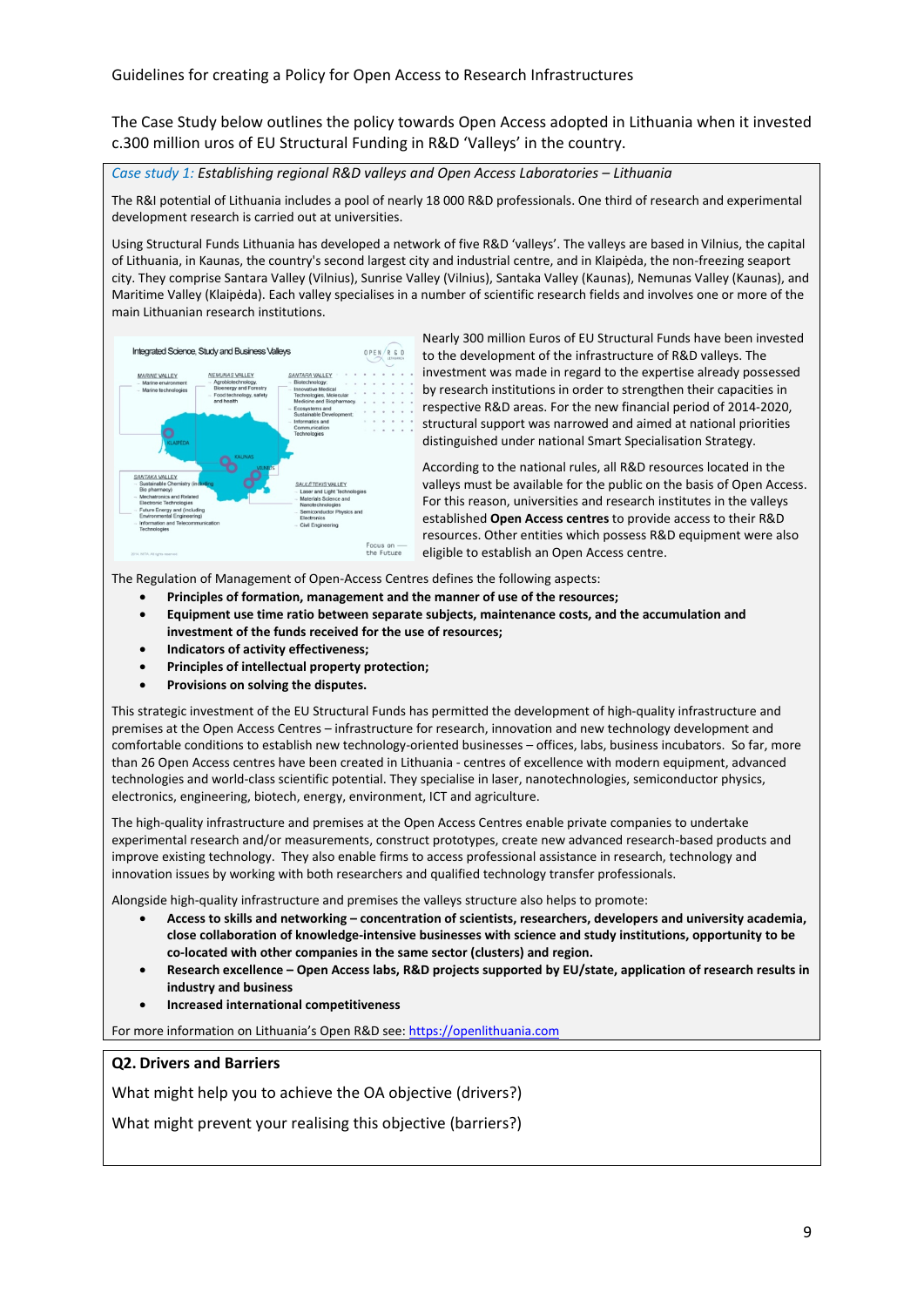#### **1.3 Defining scale and value**

As a starting point, it can be useful to differentiate between the scale of instrumentation. Procedures or types of public funding may then be adjusted to reflect this scale, for example:

- **Small-scale instrumentation** of local (i.e. national or regional in larger EU Member States) relevance, e.g. laboratory equipment. This is instrumentation that is typically owned and operated by single laboratories. Organisation of access is typically done at a local level.
- **Mid-size instrumentation** lies in between the local and the large pan-European scale and a sharp distinction either on the lower or the upper limit is difficult. However, for instance, in the life sciences field, mid-size instrumentation comprises equipment, such as electron microscopes, nuclear magnetic resonance (NMR) and magnetic resonance imaging (MRI) scanners that have become so elaborate and technically challenging (as well as expensive) that not every laboratory can possibly have its own. The instruments are at least national to inter-regional (e.g. the Baltic Sea region) relevance and attractive to external users, particularly when the facility can provide special expertise. Typical costs for mid-size instruments range between €0.5m and €20m.
- **Large scale instrumentation** are facilities of pan-European relevance. Such facility is typically unique in Europe and serves the whole European, or even international scientific community. Typical examples are known from physics, such as CERN and XFEL. Large-scale facilities require typically an individual and multinational organisational structure and funding agreement.

A similar scale distinction can be found in other countries. For example, in the UK, the EPSRC $^{10}$ defines a mid-range facility as a research facility providing resources that are of limited availability to the UK researchers for one of several reasons including:

- The relative cost of the equipment.
- Dedicated equipment in every University is not needed.
- Particular expertise is needed to operate the equipment or interpret the results or
- Sharing information or software enhances progress.

## **1.4 Inventory of RI**

In order to assess the RI available, many counties or individual PROs have initiated an 'inventory exercise' (sometimes also called an 'equipment audit') of 'capital equipment' and then established online database. Examples of this approach can be found at national level in Croatia and a University in Lithuania. In Croatia, capital equipment was defined as being worth more than 130 000 Euros while in Lithuania the University involved audited all equipment worth more than 5 000 Euros.

Other countries that have used auditing to improve transparency and visibility include Slovenia and the Republic of Ireland. All these are captured in short case studies below.

*Case Study 2: Auditing and establishing databases of research equipment - Croatia* 

The Croatian Ministry of Science, Education and Sports (MSES) first carried out an audit of research equipment in 2013. The Ministry requested that all public universities and public research institutes supply information on their "capital" equipment, defined as being worth more than 1 million Kuna (0.13 million Euros).

The primary objective of the exercise was to provide scientists and other relevant stakeholders with data on existing equipment and information on the possibilities for using the equipment.

**.** 

<sup>10</sup> See: http://www.epsrc.ac.uk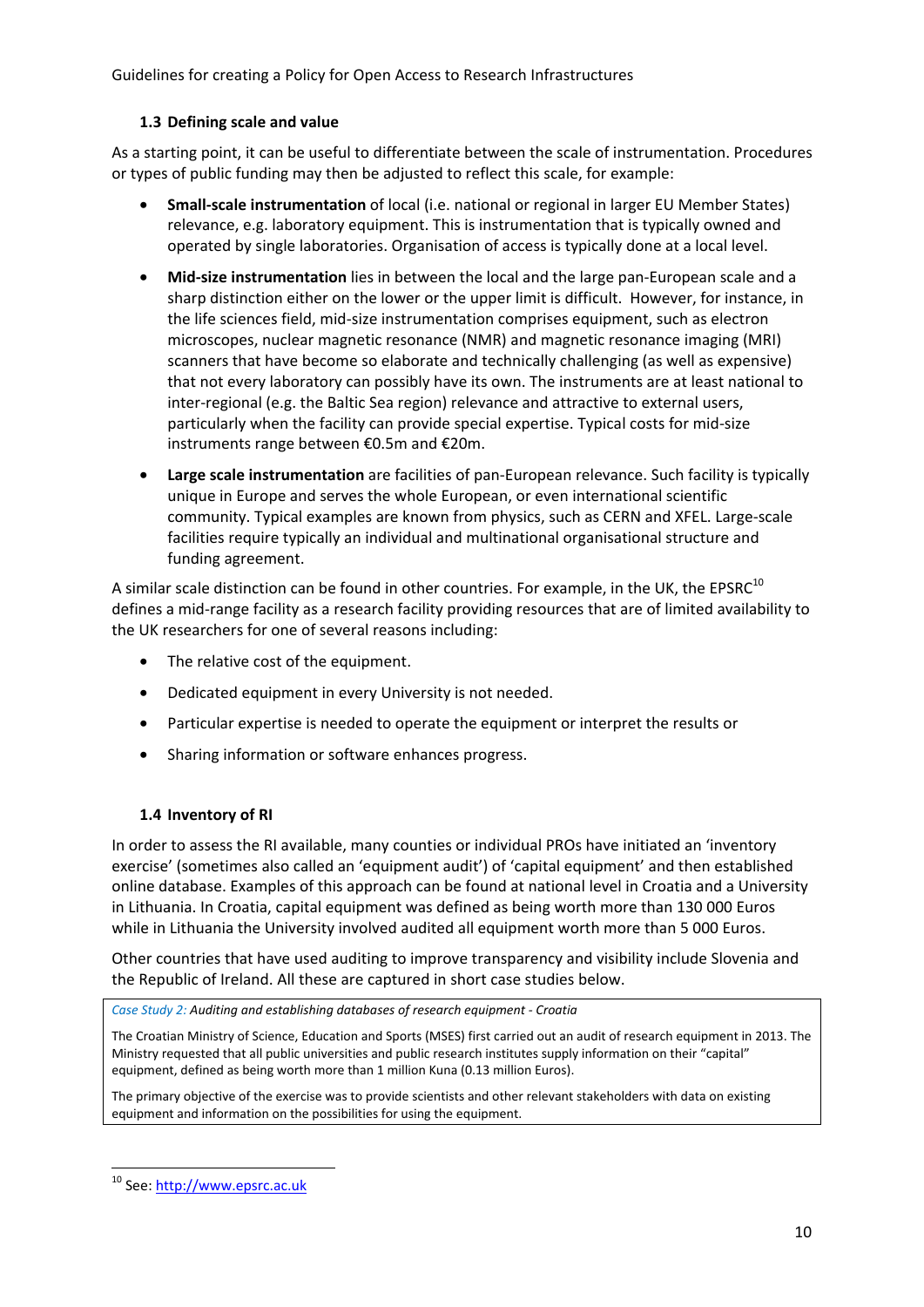MSES then published the results on their website in PDF format. The list of research equipment was quite simple but it provided enough information to be useful. Importantly, it included the contact details of a relevant individual so that anyone who was interested could make direct contact with the responsible person. It was intended that the database would be regularly up-dated.

The Croatian RI catalogue is published as a PDF document in the Croatian language. This is arguably not the most optimal format to encourage use. A Good Practice example that is guided by national principals, covers the full spectrum of Research Infrastructures at national level and makes them available on an IT platform with multiple search approaches is the **Republic of Ireland's Large Items of Research Equipment database** See Case study 4 below.

*Case Study 3: Auditing and establishing databases of research equipment – KTU Lithuania* 

Kaunas University of Technology in Lithuania audited all equipment with a replacement value of > 3 000 Euros and established an online 'booking' system for all research equipment. Three different categories of 'user' are defined:

- 1. internal academic research,
- 2. external academic research and
- 3. external 'economic' research by an enterprise

KTU has placed the database online where is now used to booked equipment by the three types of users.

#### *Case study 3: Transparency of Slovenian research infrastructure – SICRIS*

Providing Slovenian researchers with access to developed and large research infrastructures is essential in order to reach and maintain a level of scientific development on a globally comparable scale. In Slovenia, the main instrument for developing research infrastructures are provided by the Slovenian Research Agency, in terms of co-financing and allocation of funds through calls for proposals, which subsidise the purchase of equipment needed by organisations to carry out scientific and research activities. The Slovenian Research Agency earmarks 2 to 4 million EUR annually for the purchase of new equipment, in addition to 7 to 8 million for research institutions' infrastructural programmes. The Agency subsidises the purchase of research, information and communications equipment on the basis of public tender. A subsidy for the purchase of research equipment within this programme can amount to a maximum of 75% the cost per unit of research equipment.

Slovenian research infrastructure is very spread out, partly obsolete, and in most cases does not attain the critical mass, neither excellence comparable with large European and global research infrastructures. Better exploitation of the existing national research infrastructure is therefore one of the key target of the Research and Innovation Strategy. In order to enhance access to research equipment (which is at the disposal of PROs in Slovenia), a transparent and publicly accessible virtual portal (SICRIS) was established. This platform provides transparent information for all the stakeholders on how to access research equipment. It is possible to search for research equipment by the name of equipment or by their classification, by the research organisation or by the person who is responsible for equipment.

In the future the platform will connect to similar ones in neighbouring countries, and will enable equipment to be linked up and fully exploited. It will also facilitate the international exchange of spare capacities and establish a mechanism for the usage of the available capacities.

For more information on SICRIS, visit their website: http://www.sicris.si/public/jqm/cris.aspx?lang=eng&opdescr=equipSearch&opt=2&subopt=8.

*Case study 41: Ireland's National Principles for Access to Research Infrastructure and Large Items of Research Equipment Database* 

The Republic of Ireland (Ireland or Éire) has made significant investment in research infrastructure throughout the higher education sector in the last 10-12 years. The Higher Education Authority (HEA) of Ireland has stated that facilitating the widest possible access to this research infrastructure is essential in order to achieve the greatest return on investment and value for money for the state and for the research community in general.

Until recently there was no nationally accepted set of guidelines in place governing access to items of research infrastructure hosted within publically funded institutions. This has been addressed by the **National Principles for Access to Research Infrastructure ('Principals')**. These set out a set of agreed national guidelines that should apply, 'in so far as is practicable', to all items of research infrastructure within these institutions.

In doing so, it acknowledges that the enabling of access to research infrastructure by other researchers from Ireland and internationally and industry has cost implications. It also recognises that **proper access to research infrastructure requires that there be in place a professional and customer-orientated support service** including inter alia: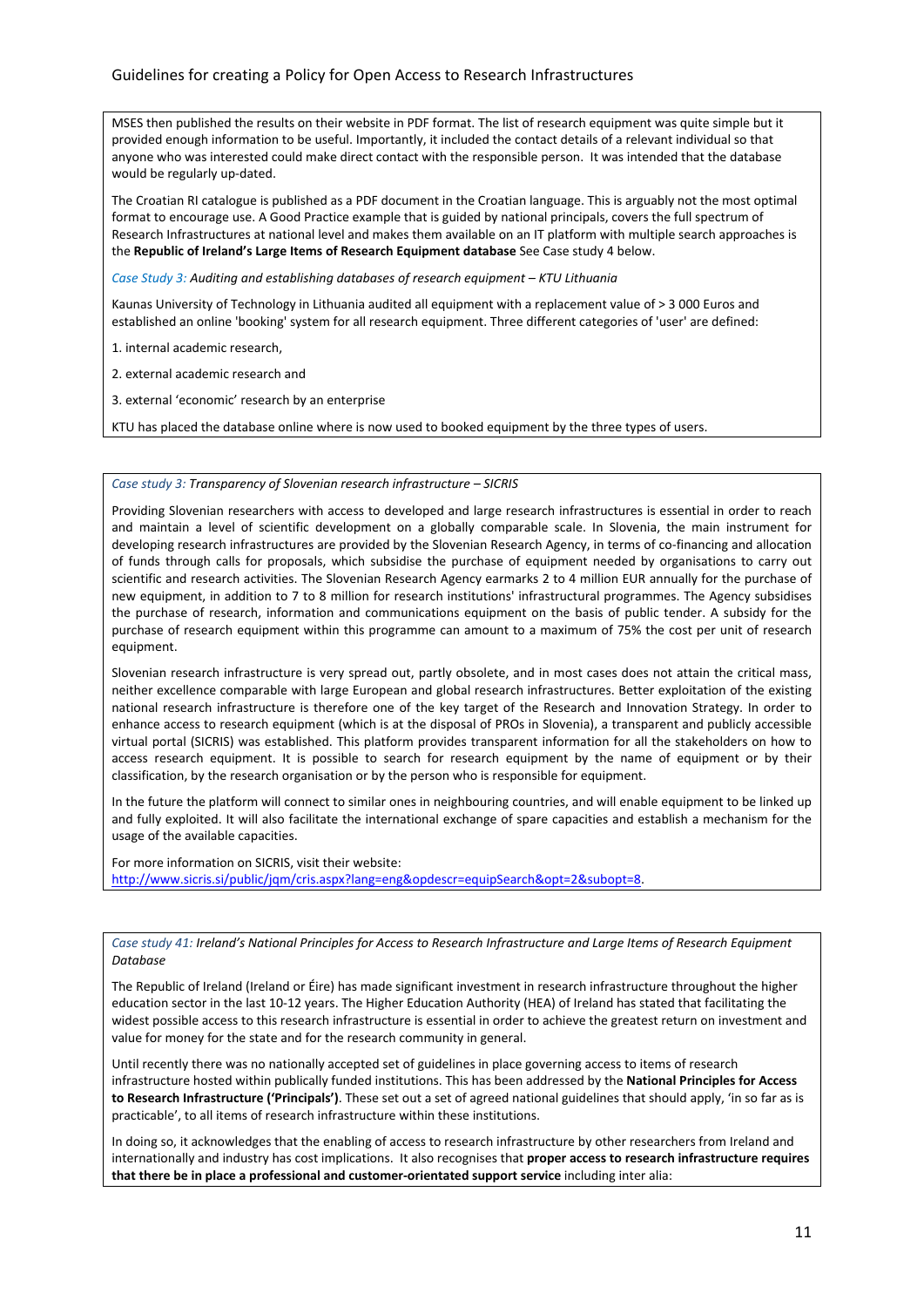(i) open and transparent access policies;

(ii) auditable access cost basis;

(iii) proper record keeping including records of access requests including where relevant, decisions and reasons in the event of a refusal, usage data etc;

(iv) proper service and maintenance contracts in place, where relevant and

(v) support staff who can operate the research infrastructure and assist in the training of postgraduate students and other researchers.

The HEA has taken a deliberate decision to define the term Research Infrastructure broadly and not to use arbitrary monetary threshold values. The Large Item of Research Equipment database has a 100 000 Euros threshold and it is not anticipated that the Principals should apply to routine items of research equipment that are required for a normal functioning laboratory. However, the 100 000 Euros threshold is not intended to suggest that only those items of research equipment listed on the database fall under the scope of the access guidelines.

#### **System Regulation**

Then system is self-regulatory – it is the responsibility of the host institutions to determine what items of Research Infrastructure should/should not be accessible to external researchers. However, the exclusions of any item of RI from the access policy must be adequately justified. It is expected that access will be largely self-regulating, with other stakeholders seeking access to certain Research Infrastructure challenging a host institution if it is not accessible. In the absence of satisfactory justification, HEA/funding body may require the host institution to make the Research Infrastructure accessible to other researchers. The HEA may conduct periodic audits of higher education institutions and other research bodies in respect of their access policies.

For more information on the Large Items of Research Equipment Database and National Principles for Access to Research Infrastructure see: https://hea.ie/assets/uploads/2017/09/NATIONAL-PRINCIPLES-FOR-ACCESS-TO-RESEARCH-INFRASTRUCTURE.pdf

#### **Q3. Your research infrastructure and its current management**

What type of research infrastructures (RI) do you have within your organisation or in your network?

Do you have an inventory of RI within your organisation?

What unit manages this research infrastructure (i.e. university itself, faculty, individual laboratory)?

Who has overall responsibility?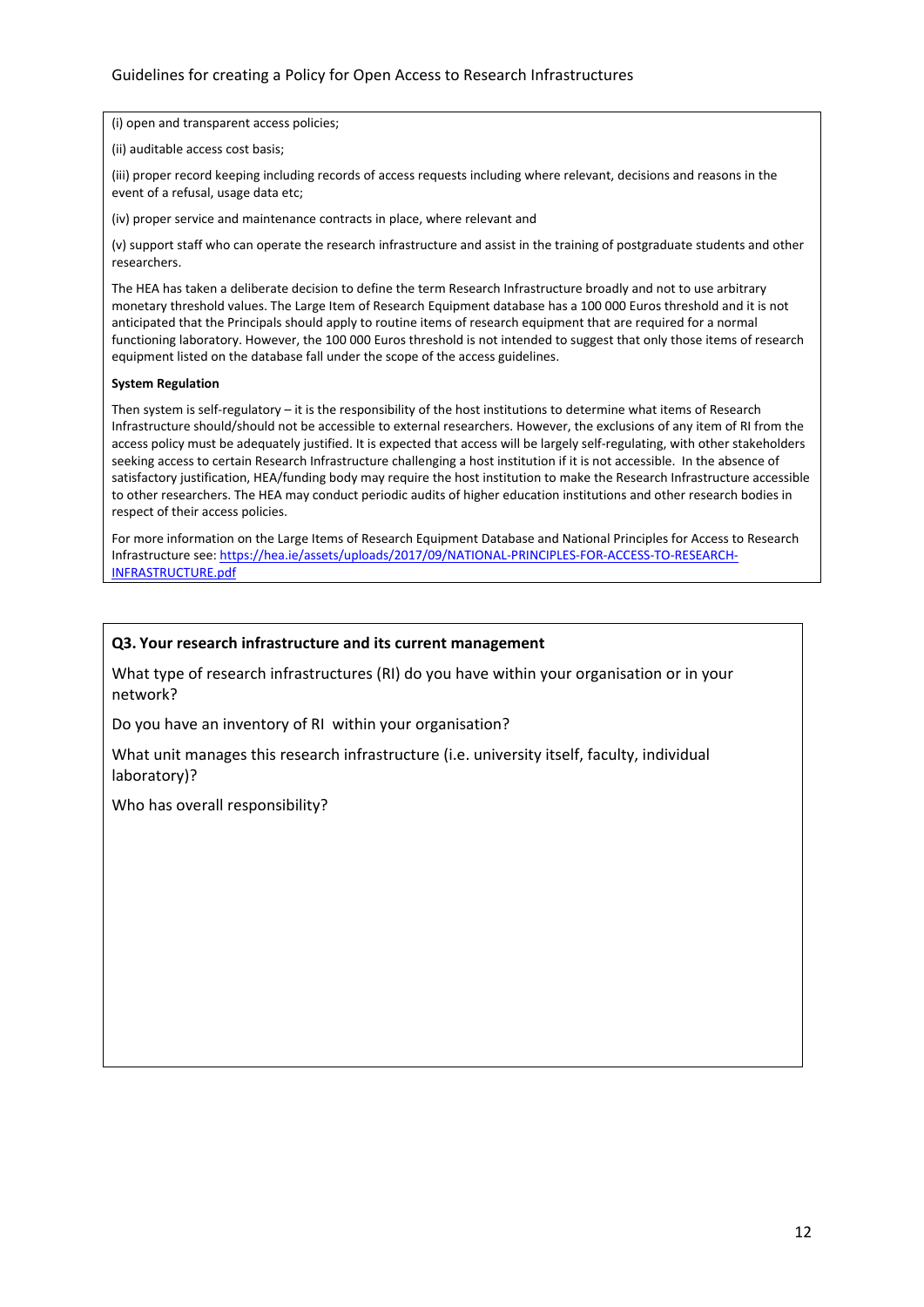#### **1.5 Understanding access to research infrastructures**

Once it is clear what type and scale of research infrastructures a PRO has and where this RI sits (e.g. individual faculty, research department, laboratory) , a second question to consider is the position of this RI on a spectrum of access. A graphical representation of two axes of access are presented in the figure below.

| <b>Two Axes of Access!</b>                                                                                                               |                                                                                                     |  |  |  |
|------------------------------------------------------------------------------------------------------------------------------------------|-----------------------------------------------------------------------------------------------------|--|--|--|
| 1. First axis: research / service                                                                                                        |                                                                                                     |  |  |  |
| 100% research $\epsilon$                                                                                                                 | 100% service                                                                                        |  |  |  |
| 2. Second axis: level of external user<br>involvement<br>External<br>user 'runs'<br>experiment<br>↘<br>(typically,<br>comes on-<br>site) | You run<br>experiment;<br>send results<br>to the<br>external user<br>(e.g. samples<br>sent in post) |  |  |  |

On the one hand, an access to a RI can be viewed on a spectrum of research vs. service, ranging from an infrastructure 100% focusing on research (e.g. a research-intensive laboratory at the university) to an infrastructure providing 100% service (e.g. an incubator focusing on transferring research results into start-ups can be viewed as such service-focused infrastructure) to all options inbetween.

On the other hand, an access to a RI can be defined based on a level of external user involvement. This ranges from external users running experiments themselves by spending time on-site and performing all needed research (e.g. this is typical for large-scale RI of pan-European relevance) to a university laboratory carrying out R&D under a contract fora 'client' (user) to all options in-between.

An example from the Centre for Medical Research (ZMF) in Graz, Austria shows that this facility is leaning towards the '100% research' side on the research-services access axis and is somewhere on the right-hand side on the external user involvement access axis.

## **Example 3. Centre for Medical Research (ZMF), Graz, Austria**

ZMF is a separate organisational unit within the Medical University Graz. A new 4 000 m2 building equipped with technical equipment (imaging machines etc.) but also with a Clinical Investigation Centre.

ZMF's "business" is not about services, but about the quality of research.

The key success factors as defined by the facility include:

- Core Facilities are operated by highly qualified staff
- ZMF staff supports external research teams in the specification of their samples and interpretation of results
- ZMF staff is part of the research activity ranging from the specification of the research project to (joint) publication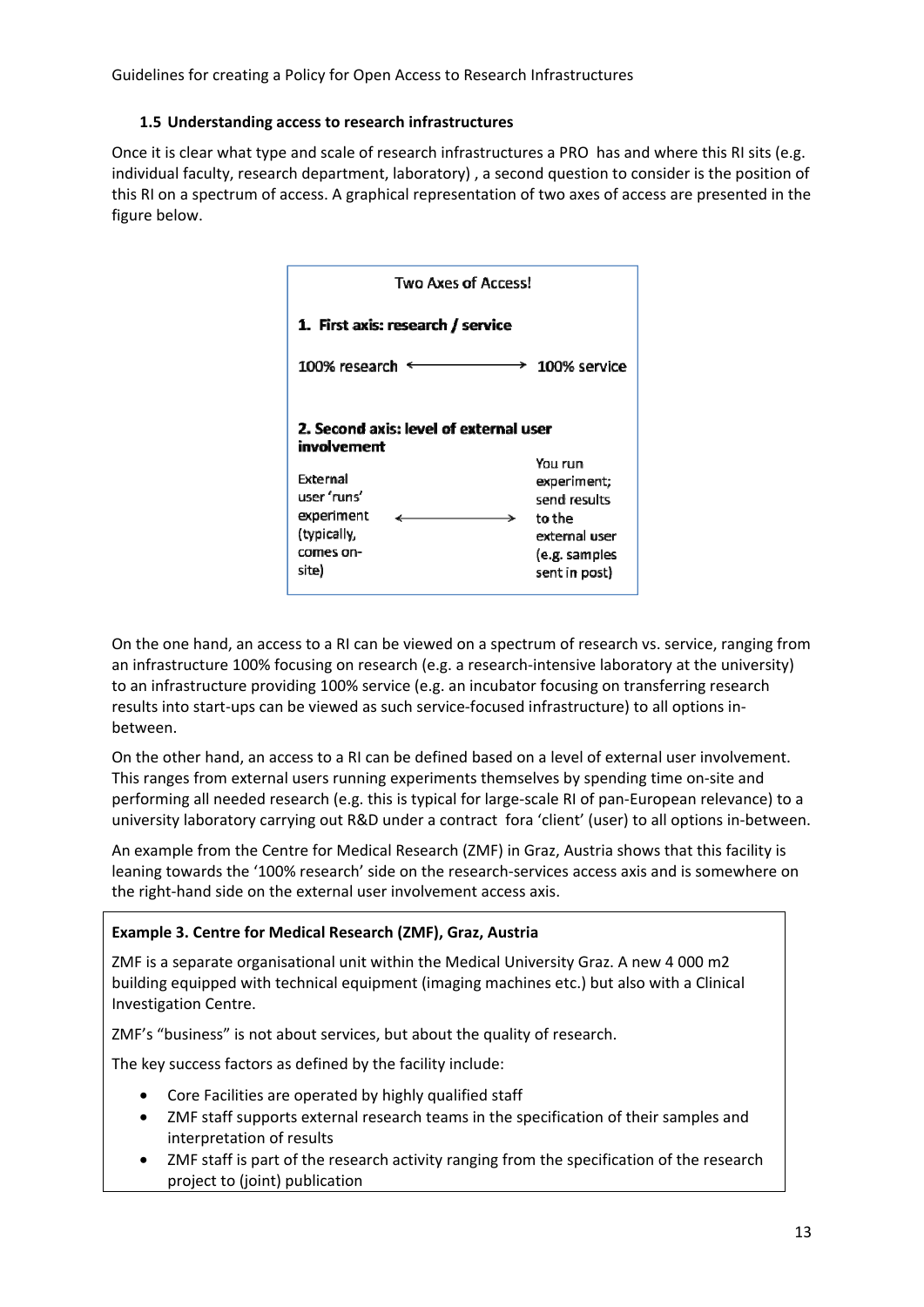A key principle of most publicly funded research infrastructures is that access to them is defined as 'open access'. At European level, ESFRI infrastructures must apply an open access policy for nonproprietary<sup>11</sup> research, i.e. be open to all interested researchers, based on open competition and selection of the proposals evaluated on the sole scientific excellence by international peer review. At national levels, given that funding for national-level infrastructures mostly comes from national budgets, open access to research infrastructures supported by public funds is a widespread conditionality for funding. However, the exact conditions for access and obligations on beneficiaries of funding vary. For example, in Finland open access constitutes one of the key elements for the selection of proposals, and service availability to users should be guaranteed while in Sweden, research infrastructures must be used by multiple research groups or users at several higher education institutions (thus implicitly encouraging the institutions to open up their facilities). Poland is also 'encouraging' an Open Access approach to use of research facilities that were funded through Structural Funds. Up to 20% 'ancillary use' (e.g. use for commercial purposes) is permitted without any need to apply State Aid Rules. Polish PROs are now focused on developing methodologies to clearly demonstrate that either they are within the 20% limit, or that if they exceed it they have taken State Aid into consideration. Lithuania, who also made significant investment in to R&D facilities using structural funds is using Open Access to help them generate funds to maintain and repair the new equipment.

Once A PRO has decided why and how they will opening up their RI for a wider use, the time comes to define what such 'open access' means exactly.

#### **Q4. Spectrum of access (Position of your organisation on the 2 axis of access)**

Where does your facility sit along these two axes?

What RI do you offer?

**.** 

What benefits of 'open access' to research infrastructures do you see for your organisation / country?

 $11$  Non-proprietary refers to scientific research for which the research results are published in the open scientific or technical literature. The research results are thus accessible to other interested parties.

Proprietary refers to research for which the knowledge, technical data and inventions generated during the scientific work are treated as proprietary by the user. Results are not published, in general.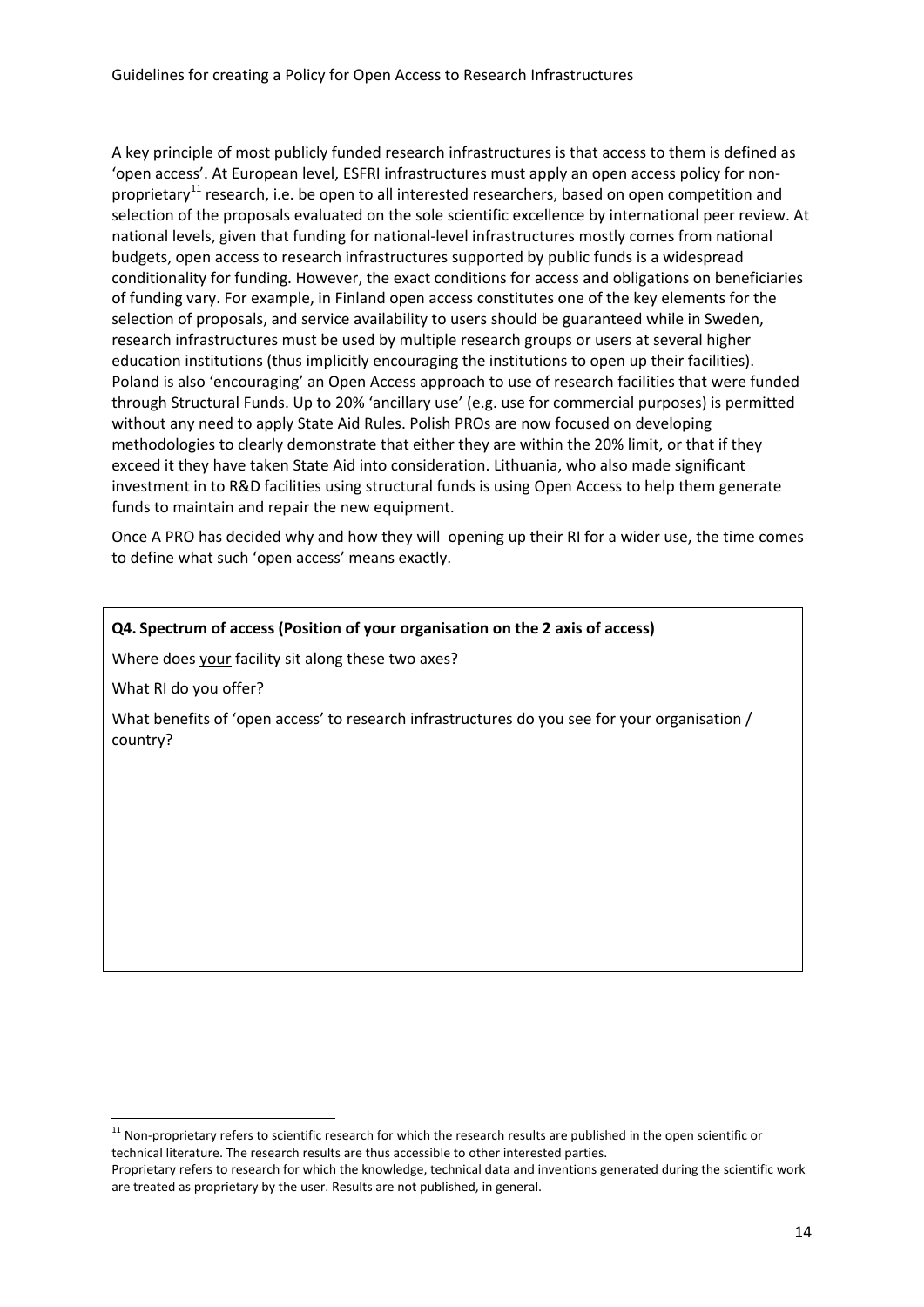#### **1.6 Defining 'open access'**

"Open access" needs to be clearly defined in order to avoid any confusion.

First, the term 'open access' (OA) should not be confused with the concept of open access to published research in scientific publications, in this case OA refers to unrestricted online access to articles published in scholarly journals, and also increasingly to book chapters or monographs.<sup>12</sup> Second, 'open access' does not necessarily mean 'free access'. Third, when talking about 'open access' the talk is about principles according to which access to research infrastructures is being offered. It is, therefore, quite sensible to talk about 'open access principles'.

There is no set definition of 'open access to research infrastructure'. The definition used by the European Strategy Forum for Research Infrastructure (ESFRI) can serve as an inspiration for other institutions and organisations in defining 'open access' to research infrastructures in their organisations and countries:

*"Research Infrastructure is open to all interested researchers, based on an open competition and selection of the proposals evaluated on the sole criteria of scientific excellence by international peer review."* 

However, for many PROs who are trying to strengthen their third stream mission by working more strongly on innovation with local SMEs, Open Access to RIs can simply mean *making some R&D facilities 'available' to external users under clear, transparent and fair terms and conditions*.

**Q5. Open Access at your organisation** 

**.** 

How would you define 'open access' in the context of your organisation?

 $12$  For more information on open access to scientific publications see: http://www.openaire.eu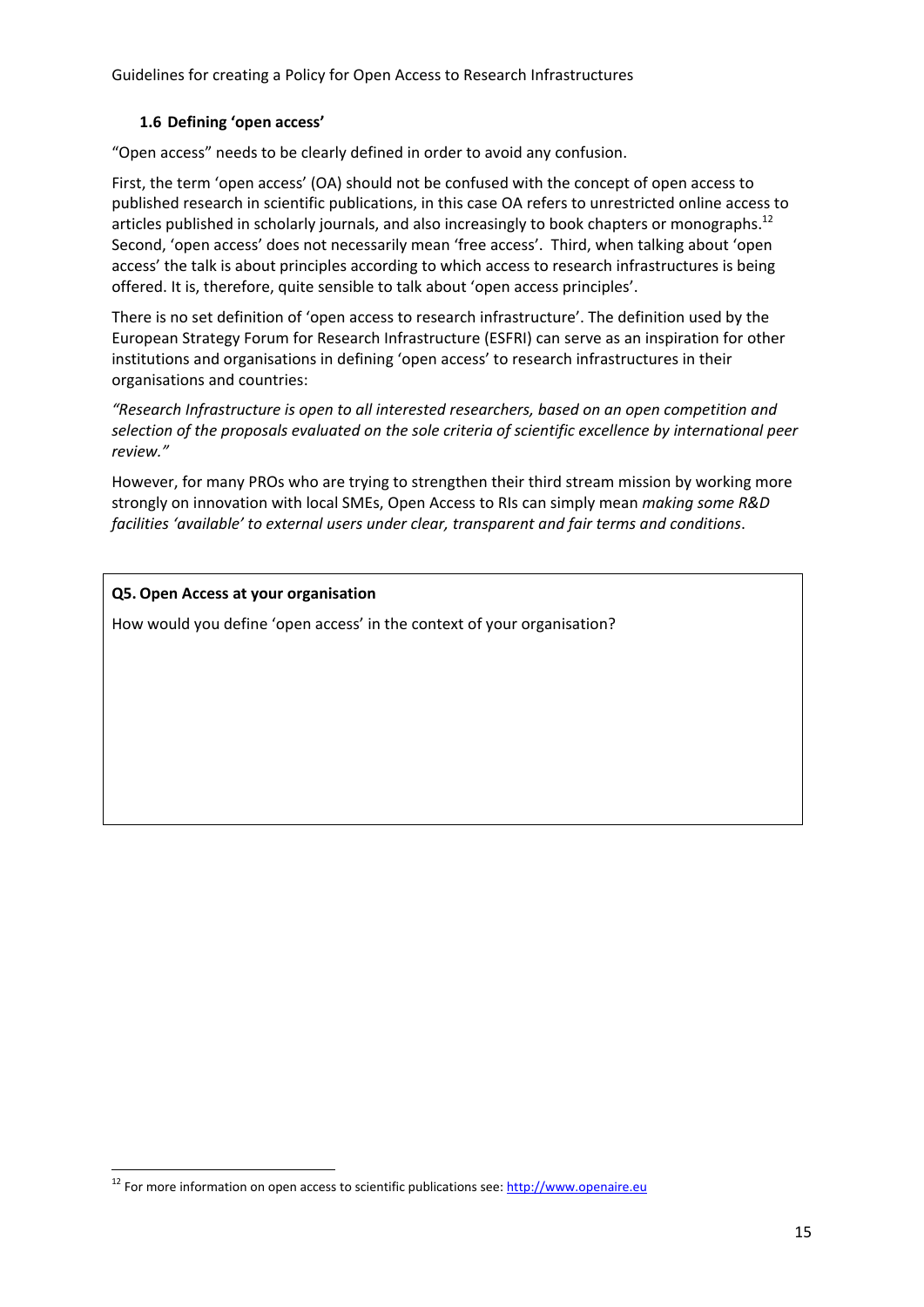## **3. Creating Open Access policy / guidelines**

A typical Open Access policy / guidelines could contain several items / clauses. The four key topics to consider and describe are

- users
- use of infrastructures
- contractual and legal aspects, and
- costs.

An example from Lithuania shows the key areas defined in the Open Access Centre Management Regulations adopted in 2010.

#### **Example 4. Open Access Regulation in Lithuania**

The Order No. V-852 "On Approval of Open Access Centre Management Regulations" of the Minister of Education and Science of 8 June  $2010^{13}$ 

The regulation defines:

**.** 

- Principles of formation, management and the manner of use of the resources
- Equipment use time ratio between types of users, maintenance costs, and the accumulation and investment of revenue generated
- Indicators of activity effectiveness
- Principles of intellectual property protection
- Provisions on solving disputes

#### **2.1 Defining users of a research infrastructure**

In the context of the RI topic, a traditional way to define users of RI is to split them into **internal** and **external** users.

**Internal users** can be all employees of a university / research institution that owns/manages that research infrastructure. These could be scientists of different level of seniority, post-doctoral researchers, technicians etc. In case a RI is part of a distributed network of research infrastructures, members of these network institutions are also defined as internal users. Students (PhD, Master programme level or even at Bachelor programme level) can be considered as internal users; however, certain considerations need to be made (as described later in the text).

**External users**, on the other hand, are all other users who wish to use a given RI but are not part of the university / research institution (or their network) that manages this research infrastructure. These users – both national and international – can be scientists and researchers from other universities / research organisations (outside the network in case a university / research organisations is part of a network), industrial users, NGOs, users from government organisations and individual citizens (e.g. when access to social sciences databases is needed for work). In short, all users who are not considered internal users will be external.

One caveat that needs special attention and discussion is **the inclusion of students** (especially at the Master and Bachelor programmes' level) into the user group. Students, of course, can be users of a PROs RI. However, it is important to decide if the same RI will be used for teaching, research and private orders. It is possible theoretically, but practically needs to be carefully considered and discussed. In many cases users from the private sector might decline services from an RI which is

<sup>&</sup>lt;sup>13</sup> For an EN translation see https://e-seimas.lrs.lt/portal/legalAct/lt/TAD/TAIS.375571/asr.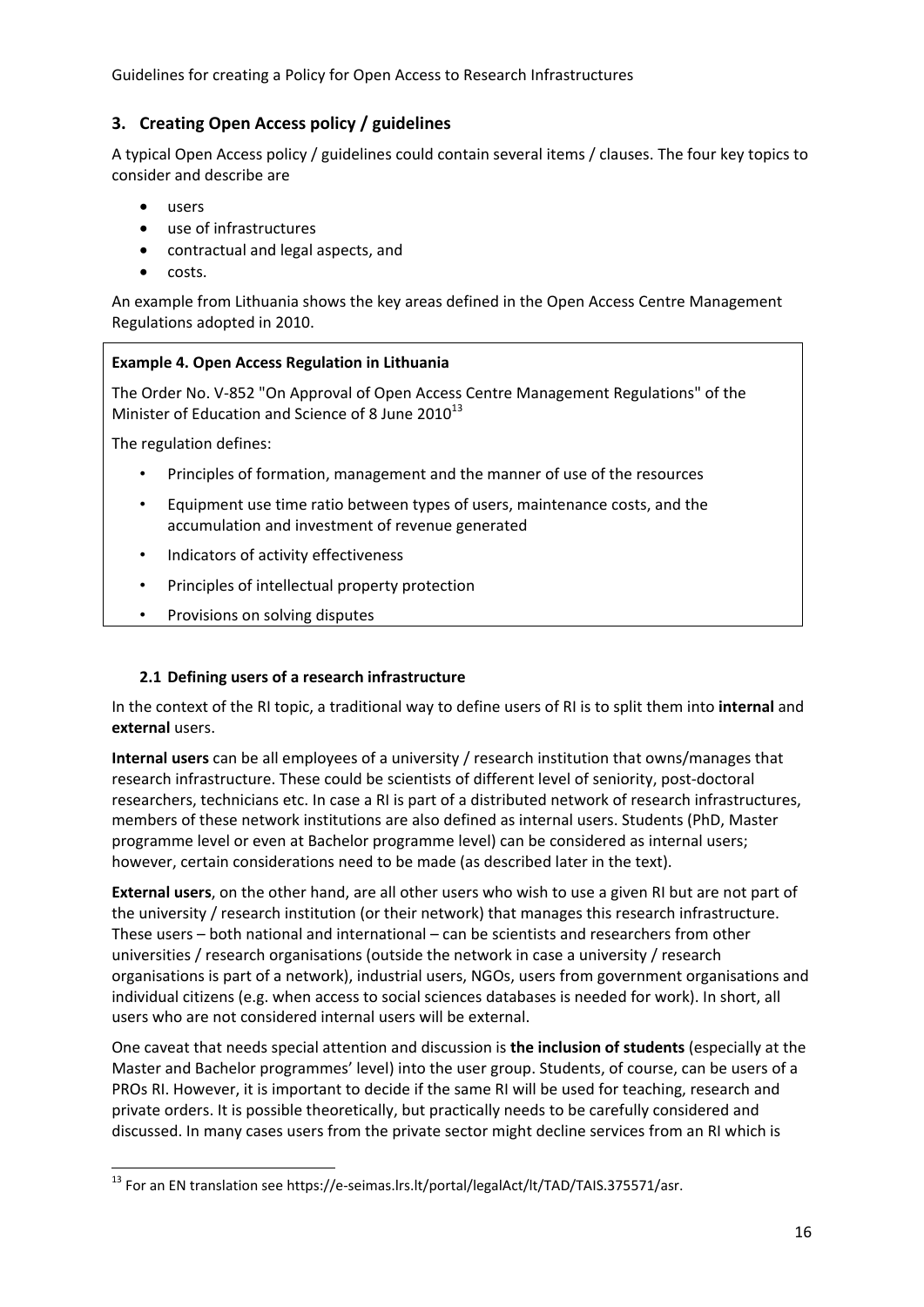being used by students, including for educational purposes (even under a tight supervision by a researcher/scientist).

The following example shows how use of RI resources is suggested under the Open Access Regulation in Lithuania. Use of resources in itself indicates possible user groups.

#### **Example 5. Open Access Regulation in Lithuania**

Use of resources:

- On a contractual basis implementing joint projects
- For practical use by PhDs or PhD students
- For ordered/requested research and/or experiments
- For ordered/requested jobs with the elements of the Open Access Centre resources

#### **Q6. Current and future users**

Who, in your opinion, are the users of your research infrastructure? Now and in the future?

Why? (or why not?)

- $\Box$  In-house university users?
- $\Box$  Other academic entities?
- $\Box$  Industrial users?

*In answering remember the access axes.* 

#### **2.2 Offering and managing access**

Once it is clear who the potential users – both internal and external – of a RI are, a university / research organisation should design a process for offering and managing access to their facilities.

A first step in this process is to **decide what RI offers**, whether it has (or can offer) a standardised service/ product or whether it adapts its services to the requirements of the users. In answering these questions it will help to review the mission of an organisation that owns that RI. It can be fully focused on basic research, applied research or prioritise pure industry-focused interaction. In most cases – and especially in case of a university – it is often a combination of all three. Discussion on the mission of an organisation helps it to decide on its position along the access axes (as presented in previous sections).

An example from the Centre for NanoHealth at Swansea University in Wales in the UK shows how this open access facility presents itself as both research and service facility.

#### **Example 6. Centre for NanoHealth, Wales, the UK**

The Centre for NanoHealth is located within a Clinical and Biomedical research environment on a hospital site, giving access to patients and offering an integrated facility in which novel devices and sensors can be designed, manufactured, functionalised, tested and evaluated.

Opened in 2012 this open access facility with more than 50 academic staff "provides a technology and innovation base for industry and academia".

It offers a strong pool of expertise which is essential. This way a user can access e.g. engineer/physicist + clinician + biomedical scientist in order to discuss a project therefore needs some level of teamwork and external coherence to present a service to outside.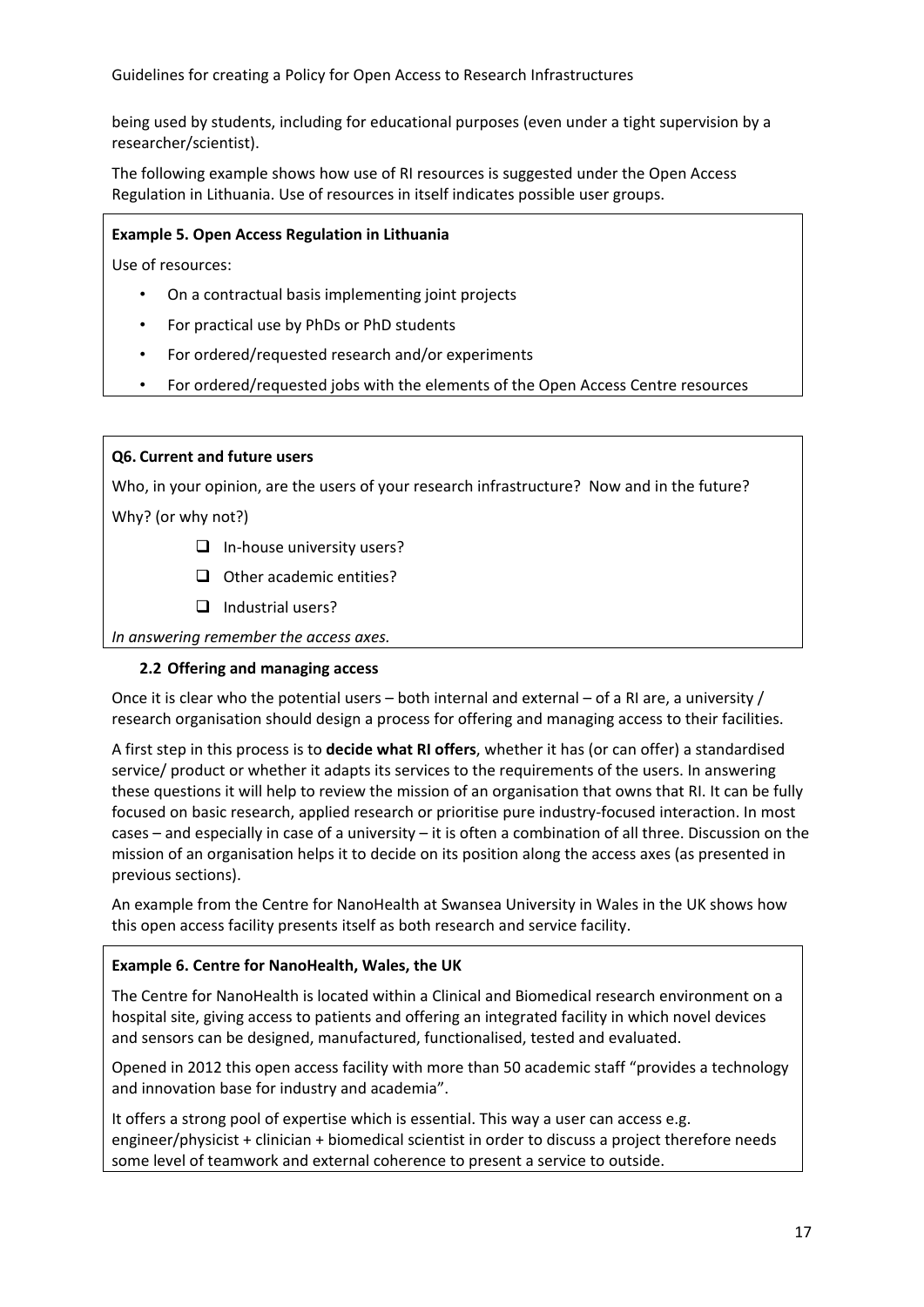A non-academic business engagement team allows for a smoother interaction with users, not too familiar with too technical or too academic speak.

A second step in the process is to decide on **how the users apply and are selected** for access to a research infrastructure. For that a request and assessment a system needs to be set up. It should be transparent and available for the management of a unit responsible for a given RI as well as the management of a university / research organisation. This would not only allow tracking and processing of incoming request but could also be of use in scheduling the workload of the personnel (especially technicians) at a research infrastructure. Clear and precise workload scheduling and tracking will allow for a more precise understanding of the costs (see later sections).

A mix of different approaches in selecting internal and external users can be used:

- On a first-come/first-served basis
- On a basis of scientific excellence (peer-reviewed access) or another criteria of important (e.g. "technological pertinence" or "innovation potential")
- Offering a fast-track access to prioritised users, e.g. to who generate the greatest revenue or those who have a long-term collaboration agreement with the owner of this research infrastructure
- Setting aside a proportion of RI time/resource for dedicated use by users coming from the organisation that owns this research infrastructure
- Setting aside a proportion of RI time/resource for industrial use on a full-time basis
- A "rapid access" mode for quick services that can be made using existing equipment and minimal manpower. This mode could bypass the standard proposal and review process and, because of this, should not exploit more than a small (e.g. 5%) of the research infrastructure's total capabilities.
- "Discretionary equipment time" that could be decided by the head of the RI or a specific laboratory. The use of this access must necessarily be limited, but it can be especially useful in preliminary phases of a project, to establish basic feasibility.
- In case of external users, a "sample mail-in" mode can be implemented for routine experiments / services provided by a given RI that can be easily and quickly carried out by the facilities' staff.
- Combination of various modes presented above.

An example from the Jagiellonian University in Poland shows modes of access chosen at their National Synchrotron Radiation Centre.

## **Example 7. National Synchrotron Radiation Centre SOLARIS at the Jagiellonian University, Poland**

RI operating time is divided into experimental time, technical time and off time. Users may use the RI within the experimental time.

Experimental time is further divided into:

- "Open access" (for free)
- "guaranteed access" (for those entities which made in-kind or financial contribution in supporting the infrastructure)
- "commercial access" (for a fee)

The Centre may make the RI accessible to an external entity for remuneration. The access provided to the RI within the proprietary time window must not collide with the use of the RI within the open access time or the guaranteed time window.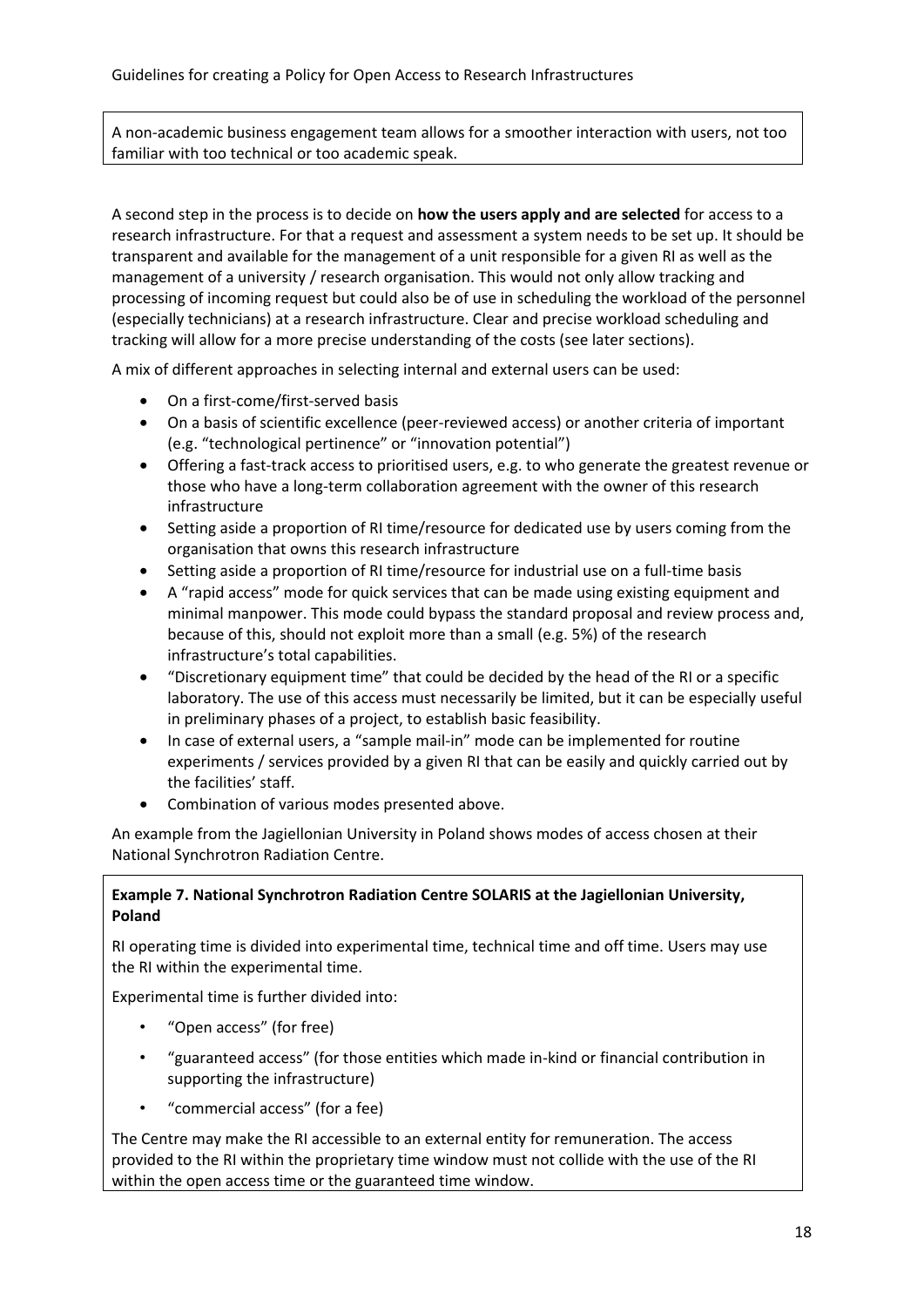A third step in the process is to set a system in place to **track the usage of a RI**. Unless required to allow the PRO to demonstrate that it is in-line with State Aid rules or the terms and conditions of the original grant used to fund equipment purchase, it does not need to be a complex system or a lengthy process but it should allow the owner of the RI track the type of usage (e.g. long-term research projects, short-term research projects, one-off experiments or measurements), types of usage per different type of user, frequency of usage by different types of users, level and intensity of usage, breakdown of users or types of project between different thematic areas, type of funding used by different users in getting access to the RI (i.e. if access was for a fee) etc. Collecting such information over time will longer-term allow to assess the effectiveness of RI activity.

#### **Q7. Offering and Managing access for users**

How would you select users of your research infrastructure?

Would you offer "guaranteed" and / or "prioritised" access? If yes, to which users and under which conditions?

If you are at capacity, do you prioritise your own research? the highest-paying research? the most scientifically important research?

Which elements around access to RI will you prioritise to track?

What types of RI usage indicators would be most beneficial for your organisation?

## **2.3 Contractual and intellectual property aspects**

In order to avoid any misunderstandings an Open Access policy should describe various contractual and legal formalities linked to access to research infrastructure. A nature of the contractual links between the owner of the RI and the user should be clearly described in a contract, (or in some cases a different documentation, e.g. Memorandum of Understanding (MoU), can be used). In case of an external user it could be an internal university document specifying details related to the use of a given research infrastructure.

As an example, the Jagiellonian University in Poland specify 'terms and conditions of use' in their Rule of the Use of the RI of the National Synchrotron Radiation Centre SOLARIS.

## **Example 8. National Synchrotron Radiation Centre SOLARIS at the Jagiellonian University, Poland**

The method and the detailed principles and procedures to be followed while submitting a proposal for the open access time shall be defined in the *terms and conditions of use* or each time on an individual basis in the announcement on an open call for proposals.

In terms of contracts for using RI on behalf of external users (e.g. carrying out testing or research), the owner of the RI should review each request for use of the infrastructure to ensure that:

a) the requirements, including the research methods to be used, are adequately defined, documented and understood;

b) the RI has the capability and resources to meet the requirements; capability means that the RI possesses the necessary physical, intellectual and information resources, and that the research infrastructure's personnel have the skills, expertise and equipment necessary for the performance of the research project;

c) the contract is acceptable to the research infrastructure.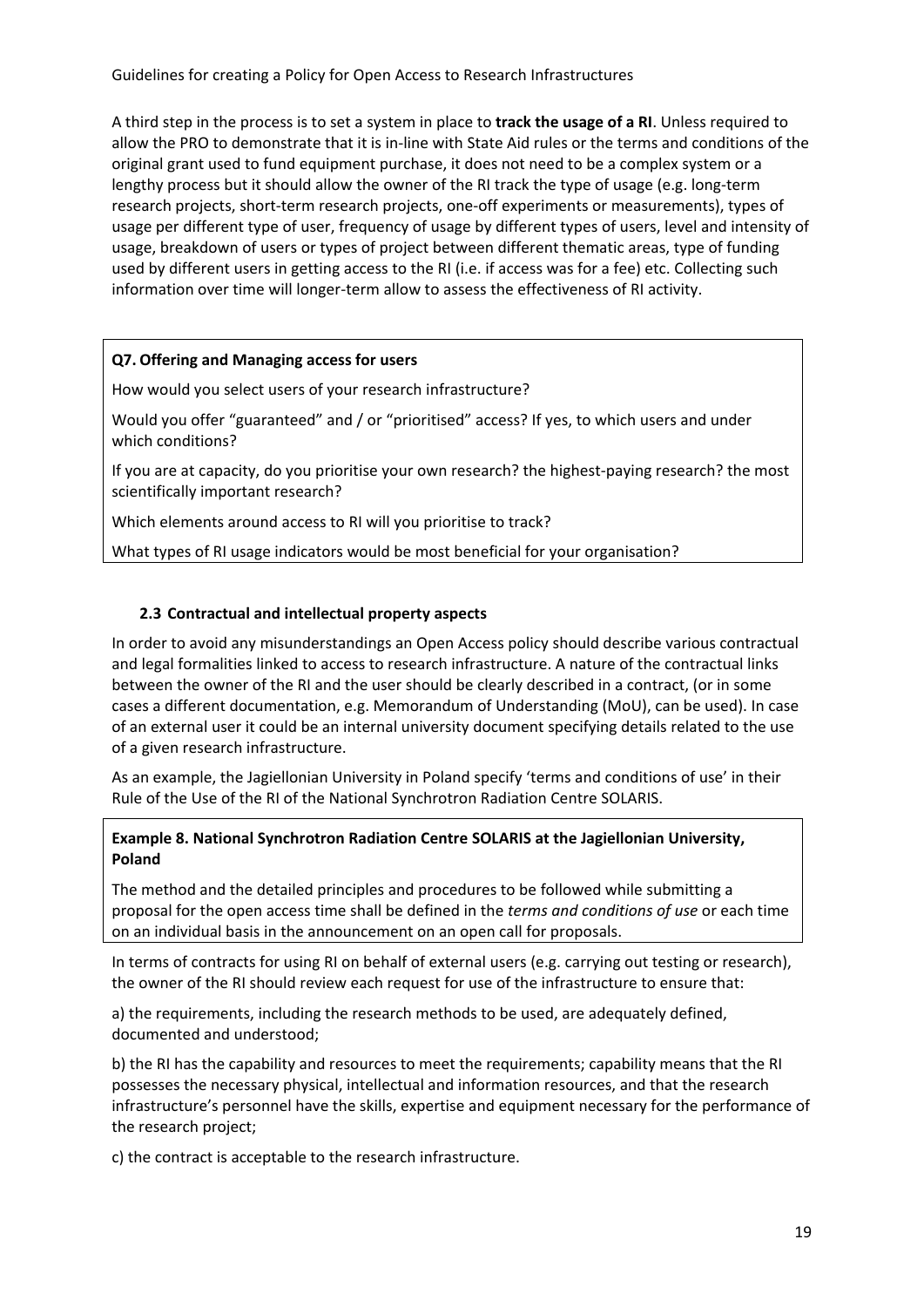One important element of the contract – and especially with external users – is **responsibility in case of equipment damage**. It is a common practice for an external user to designate a person responsible for ensuring that the RI is used correctly and with due care required in the given circumstances. Conditions on what happens in an unlikely event of equipment damage should be clearly specified.

Another important topic that should be described in the contract is around **ownership of the intellectual property** coming out of the research conducted with the help of a given research infrastructure. It becomes a core concern particularly when there is a need to negotiate contracts for use of equipment or conducting of contract research with a user from the private sector.

Different IPR policies can be put in places (or at least clauses in the Open Access Guidelines specified) for different kinds of users. Most typically, the biggest difference is between an internal and an external user and what type of access to a RI they had. In case of open access which is offered free of charge,, the rights to intellectual results and industrial goods produced by the external user typically continues to be the intellectual property of the external user unless otherwise specified in other resolutions. In case of proprietary access (which is offered for remuneration), the property rights to intellectual goods and industrial goods produced by external user within the proprietary time are determined in the agreement concluded between the owner of the RI and the external user.

Issues of **confidentially and acknowledgments** should also be explicitly outlined in the contract. Confidentially of performed research is typically a well-understood and accepted topic and accepted without any concerns or problems. Whereas the issue of acknowledgments is still widely discussed. The contract between an owner of a RI and a user should clearly describe how the use of a given research equipment will be described and acknowledged. In case of a publication, for example, it could be done by explicitly stating which experiment was performed using which piece of equipment. The contract should also state how the RI personnel (incl. technical staff) will be mentioned / acknowledged in a resulting publication or any other documentation.

#### **Q8. Contractual and intellectual property aspects**

What type of contract would your organisation sign with a user of your research infrastructure?

Can your organisation's typical contracts be used for that or should more specific contract be prepared?

Does your organisation typical IP management contract be used for research infrastructure?

What rules do you have at your organisation for acknowledging the use of various facilities and support staff in contractual research?

#### **2.4 Costing and pricing**

Costing and pricing – although different – are intimately linked concepts.

The RI management team must be able to calculate as precisely as possible **current operating costs and future reinvestment** needs as part of their financial planning. The costs should include directly incurred costs (e.g. research staff; technical and clerical staff costs; non-staff costs such as consumables, equipment purchase, etc.); directly allocated costs (e.g. principal and co-investigators' time and costs, estates costs, charges for laboratory technicians and major research facilities); and indirect costs, e.g. cost of capital employed.

When a RI is in **receipt of EU Structural Funds** support there may be a need to respect specific cost eligibility rules set by the national authorities, in line with the ERDF regulation. If the RI also secures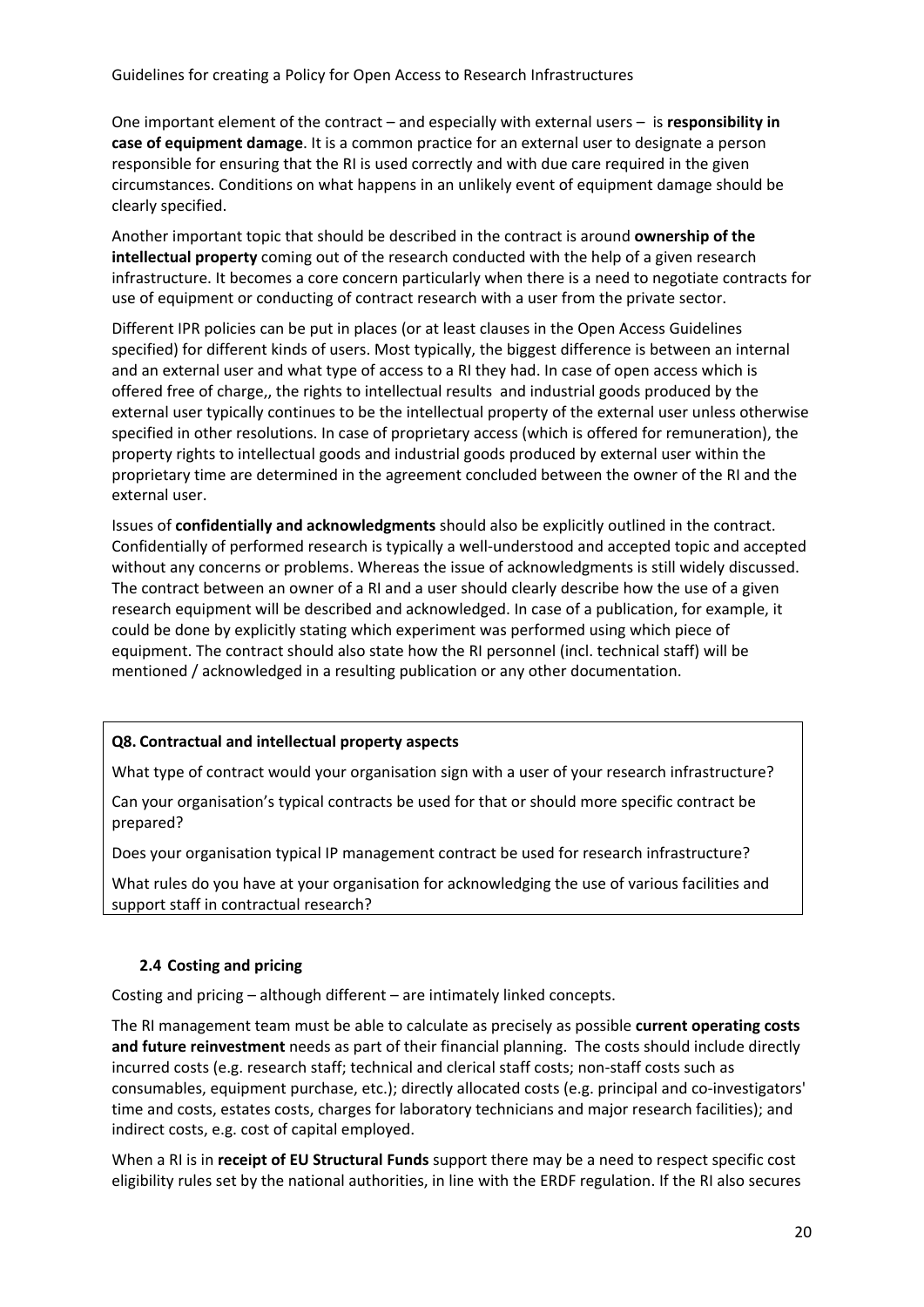awards from other European programmes (e.g. Horizon 2020) there will be a need to ensure strict cost-accounting to ensure that both sources of funding can be separately accounted for and that, currently, different rules on eligible costs and financial report are respect.

Moreover, **State Aid rules** need to be respected when providing services or access to the infrastructure to private users requires. This may involve keeping a log of firms that have used the equipment and the fees or costs charged to them in order to show that the firm was charged commercial rates (at least marginal cost) or where the service was provided at less than cost or for free to declare the support under the *de minimis* procedure. It may also be necessary to demonstrate that the '20% ancillary use' limit has not been broken or, if it has, that the resulting support was fully in line with State Aid Rules.

**Managing for the depreciation**, and subsequent replacement, of installed equipment is a core issue that is handled across the countries reviewed in diverse manners with differential rates of support from funding agencies. RI need to ensure their level of annual investment in asset maintenance, renewal and replacement meets generally accepted norms. For instance, in the UK university sector, the norm for buildings renewal and replacement is in the region of 4-5% of current replacement cost. In Flanders (Belgium), in principle a fixed depreciation period of five years is assumed, with the exception of ICT equipment (hardware and software) where the depreciation period is set at three years. In the framework of the Hercules Foundation, the calculation of the depreciation period is carried out in conformance with the rules of the institution of the promoter.

For such reasons, there is a need for a proper cost-accounting procedure that allows the management of the RI to take operational decisions on costs charged on to users and to ensure that in the longer-term the equipment can be maintained and re-investment costs covered.

An example from the UK shows that higher education and research institutions are obliged to recover full economic cost or a proportion thereof, which is generally significantly different from the marginal cost option.

#### **Example 9. Charge out rates for major research facilities in the UK**

In the UK, the TRAC (Transparent Approach to Costing) rules provide that the cost of equipment, including major research facilities, should be directly allocated to research projects. This means that it should not appear in the indirect cost rate. A research facility can be a single piece of equipment, or a group of equipment. Major research facilities include specialist animal facilities, greenhouses, and specialist IT research facilities.

The TRAC rules suggest an approach to calculating the charge-out rate for a research facility.

https://www.trac.ac.uk/tracguidance/

Being able to calculate the cost of making RI facilities available and of equipment usage (including the longer-run recovery of capital investment costs that went into purchasing this research infrastructure) is clearly a key determinant in price setting. However, other factors than cost recovery may come into play when a RI owner or manager is considering the price to set for usage of the facilities. In some cases, the owner institution may consider that they have a strategic vested interest (e.g. for post-graduate teaching or in line with strategic research objectives) in maintaining the infrastructure and decide to fix prices for usage that do not recover 100 per cent of direct operating costs. In others, the public funding agency may decide to subsidise access to facilities to encourage mobility of researchers, interdisciplinary research, or from an equipment capacity utilisation optimisation perspective, etc.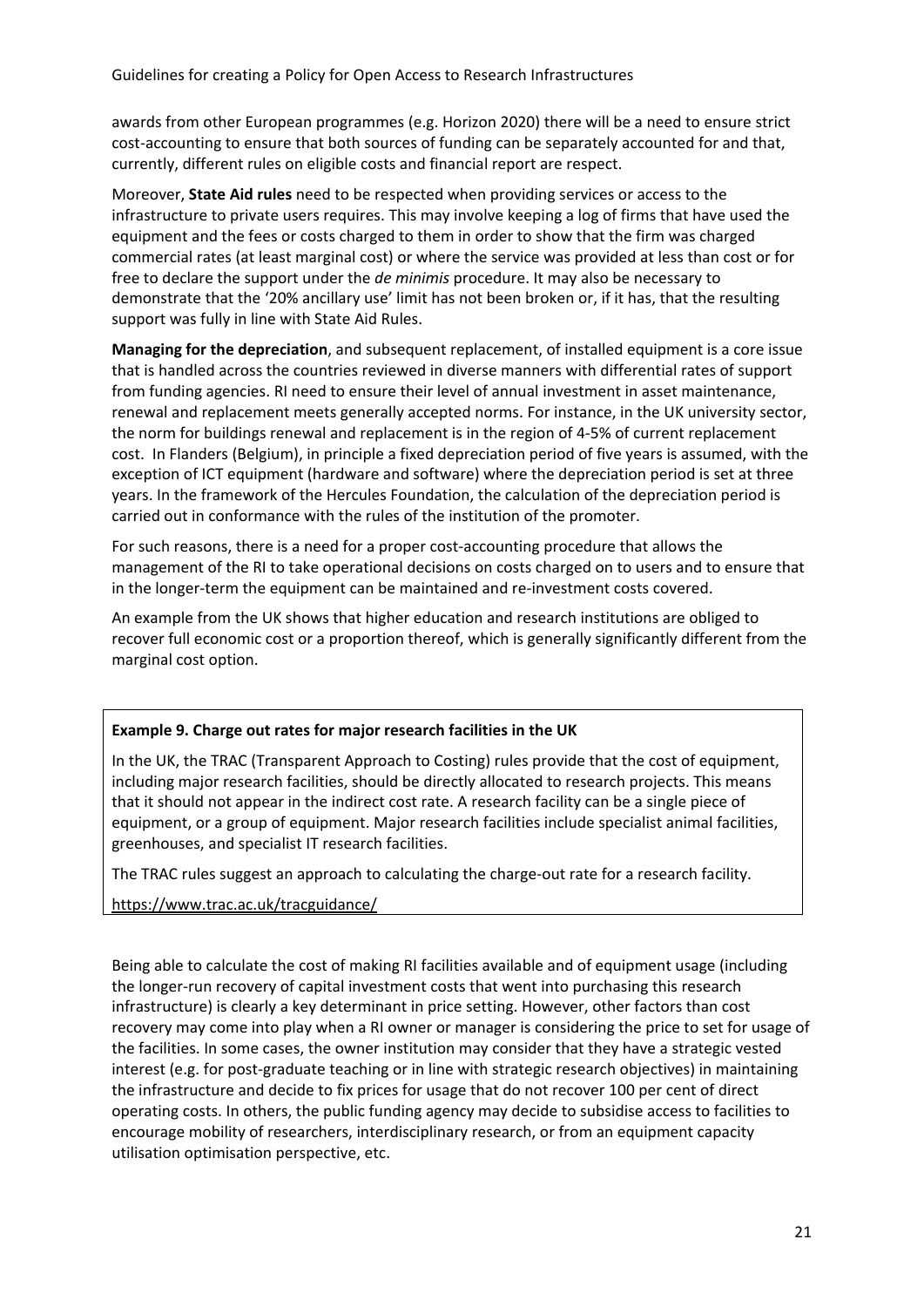In terms of access policies, one option is that RI should be made accessible to publicly funded researchers on the basis of merit at no more than marginal cost. Marginal costs can be defined "the cost of accommodating one additional user at the facility. In most instances, this will equate to the avoidable costs related to that extra user, such as consumables and any additional support staff". However, this definition can vary depending on the nature of funding that goes in to the operating costs of research infrastructures.

An example of the Nuclear Magnetic Resonance facility in the UK shows their differentiated fee rates for access.

#### **Example 10. Nuclear Magnetic Resonance facility, England**

NMR is a scientific facility that provides researchers from across the United Kingdom with access to powerful magnets and robotics for molecular research. Over £10m has been invested to acquire and house the latest NMR technology, including the UK's only 900 MHz spectrometer and cryogenic probe which provides the highest sensitivity and resolution available.

Access to each spectrometer is charged based on hourly login time to cover essential running costs.

A low academic fee is charged since academic uses are largely cost driven, and represents approximately 5% of the total direct costs of an average NMR-based academic research grant. The academic user fees are kept as low as possible to stimulate initial demand.

Equal fees are charged to all academic users to provide equitable access. However, there is a rational system of user prioritisation which is based upon the source of funding.

Free access is offered to UK-based academic users for as long as operating costs covered by the grant. When this support is insufficient, users will be charged the lowest possible fee to cover cryogen and repair costs. When this support is over, fee waivers for newly established investigators at UK universities are available upon application to gain access to some instruments. This is to allow them to generate preliminary NMR data to apply for grants.

Subsidised access is offered for non-profit users by external funds and University support.

Industrial users are technology and service driven, and are generally willing to pay for the real and reasonable costs **if** quality, turnaround, data security and IP issues are satisfactorily addressed. Industrial users have access to a maximum of 10% of time and charged internationally competitive rates that are calculated to cover unsubsidised running costs.

Lower introductory rates offered to entice new and collaborative users during the initial period of operation in order to build user demand and optimise services.

A fee for a dedicated operator assistance for training, NMR experiment set-up, optimisation, remote access & data processing is charged.

The NRM facility is also offered for rent by external groups for small scientific meetings, computer workshops, etc.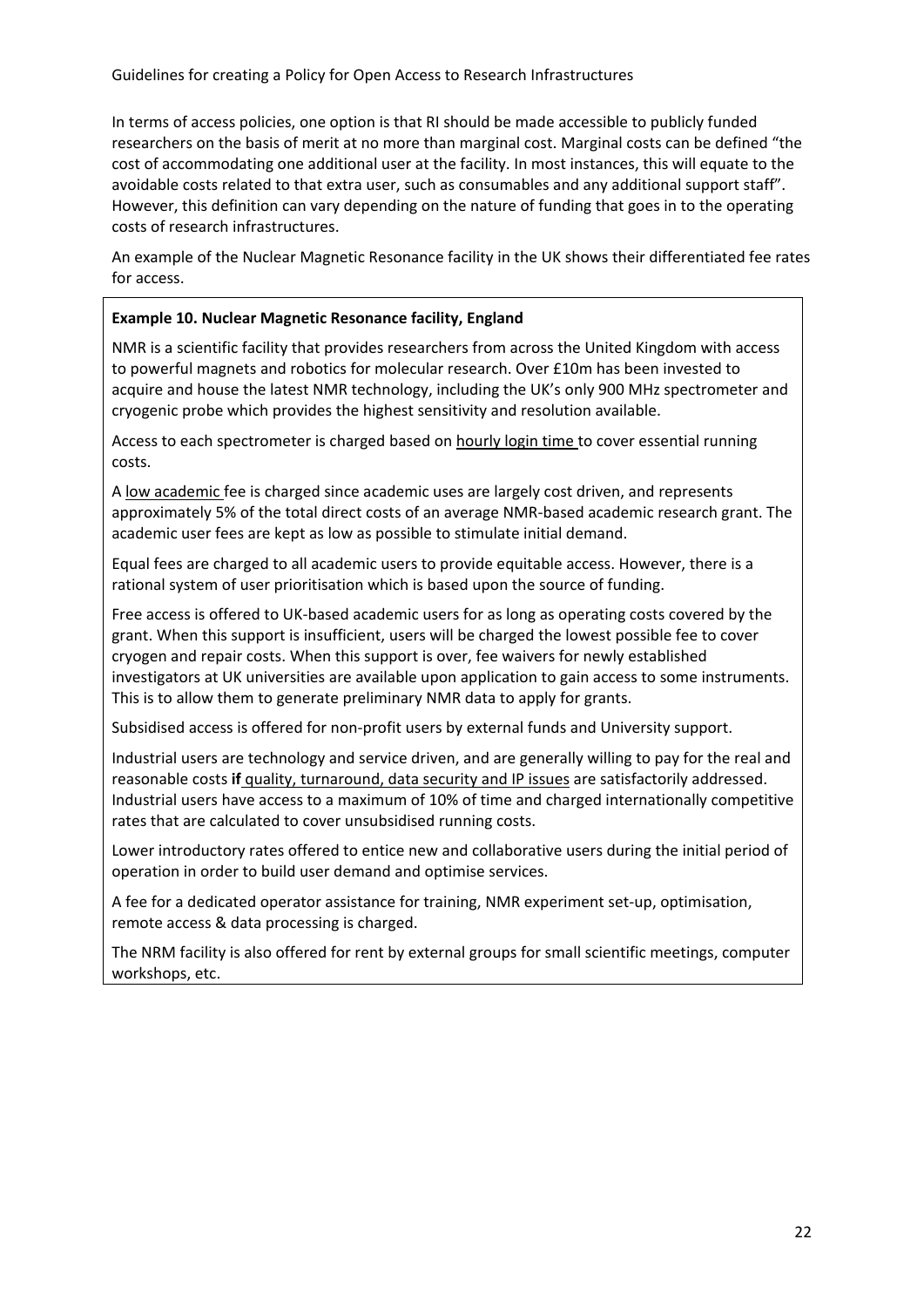## **Q9. Costing and pricing**

What is the cost structure at your research infrastructure?

What are the real costs of running your research infrastructure?

How do you measure the access unit cost (e.g. cost incurred for one hour of access)?

How do you charge (or calculate) your RI usage? For example, in hours based on 8-hour cycle, 24 hour cycle, capacity usage or other?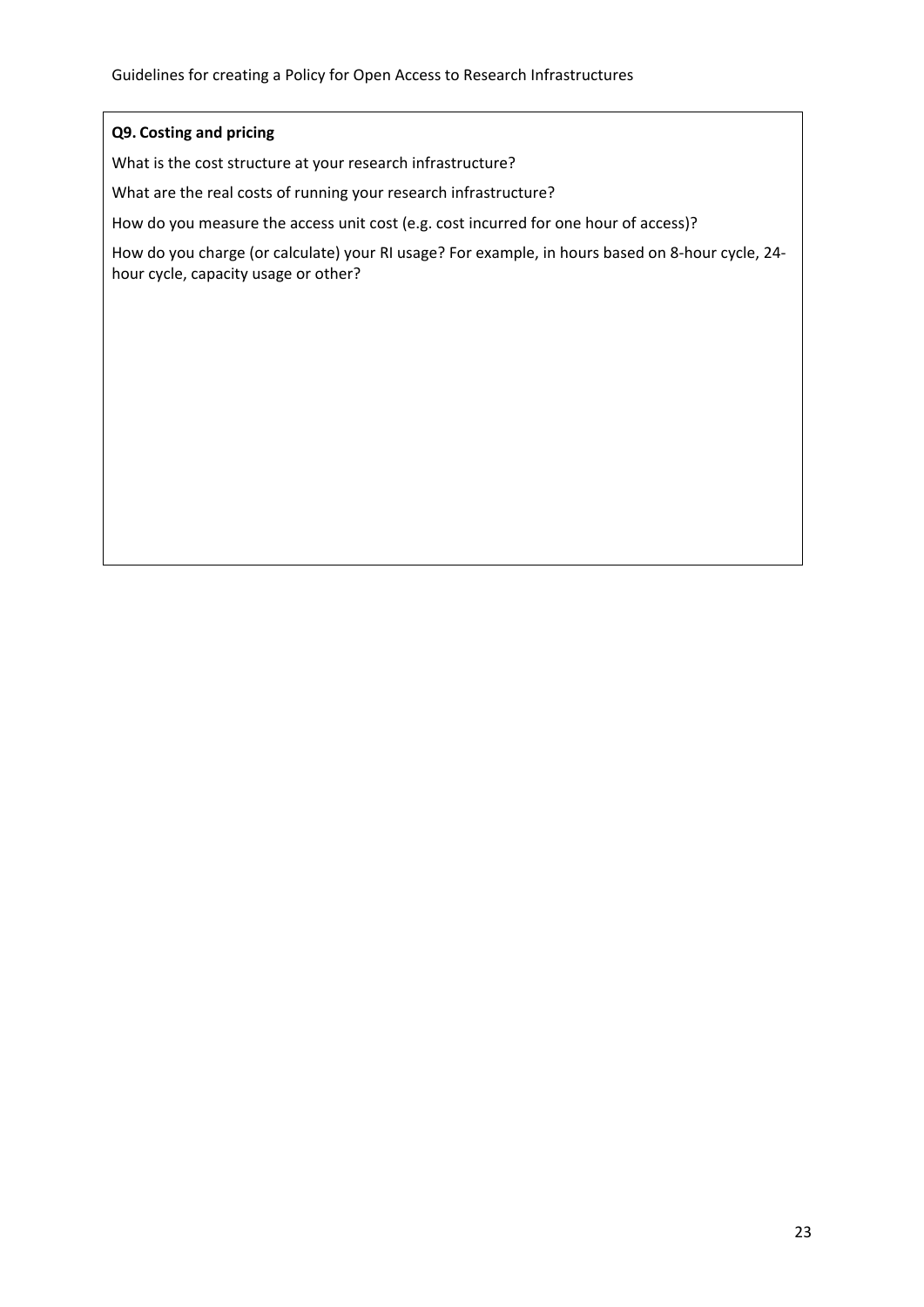## **4. Summary and key points to remember**

In summary, there are a number of key considerations that need to be made when preparing Open Access principles / guidelines for access to a research infrastructure. These include:

- Research infrastructures range from large scale multi-functional and multi-dimensional facilities to a single instrument for a specific research.
- Any laboratory and equipment within a university / research organisation is a RI and can be offered for open access by users.
- Open access has numerous benefits and is an integral part in modern day research environment.
- Each university / research organisation should have an up-to-date inventory of their research infrastructures and principles of Open Access clearly described.
- 'Open access' does not mean 'free access'.
- RI can be used by numerous groups of users, both from within and outside the organisation that hosts/owns a specific research infrastructure.
- Use of RIs by students (especially at the Master and Bachelor programme's level) should have a special attention as this may affect commercial use.
- A clear offering of services by a RI should be prepared, thus making it easier for potential users to understand what can be and when from the facility.
- User application and assessment process should be clearly defined. The latter is linked to the mission of the research organisation and its position on the access axes.
- Depending on the mission and strategic decision, it is possible to prioritise some users, i.e. SMEs or those companies which have signed strategic cooperation agreement.
- Usage tracking system should be put in place. These will not only be helpful in planning the workload of the RI but may also be needed to comply with State Aid Rules or with the conditions of the original grant. Tracking will also be beneficial in the longer-term in assessing the effectiveness of the RI and the results and impacts it generates.
- Obligations of both the users and a RI (as well as its hosting organisation) should be clearly described in a contract (or a similar document). Apart from the typical contractual clauses, some of the key points include ownership of Intellectual Property, confidentially and acknowledgements.
- Costing and pricing of RI are governed by different concepts.
- The costs of running a RI as well as various services provided at this RI should be carefully calculated. All possible costs and rules need to be taken into account, including in case of the receipts of Structural Funds.
- State Aid rules and VAT rules need to be respected.
- Access fees for RIs can vary (from free to a fee) but are easy to set once the costs of a RI are known.